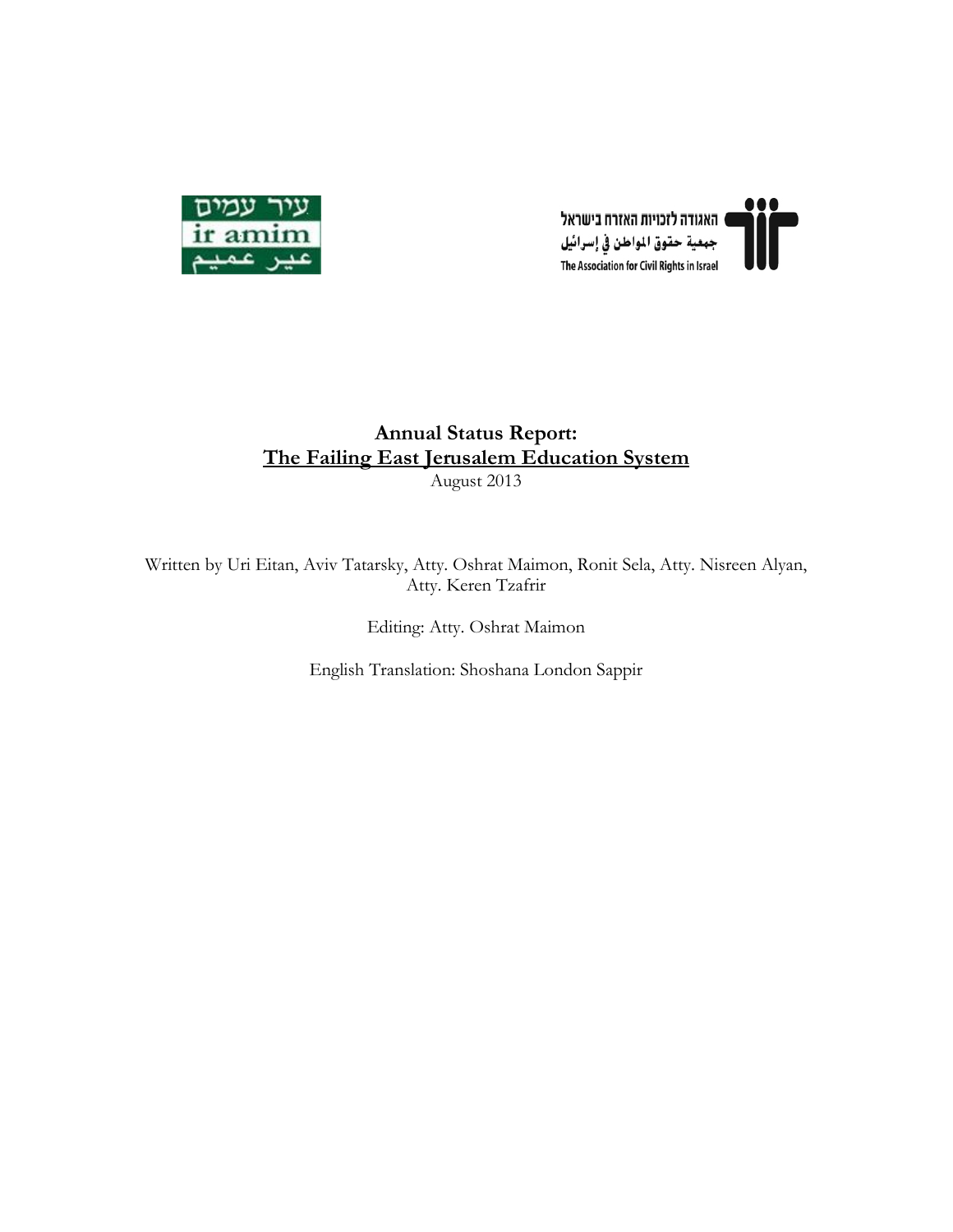# **Table of Contents**

| 3. A Shortage of 400 Preschool Classes: A Violation of the Right to Free Education for |  |
|----------------------------------------------------------------------------------------|--|
|                                                                                        |  |
|                                                                                        |  |
|                                                                                        |  |
| 6. The East Jerusalem Parents' Committee: Without a Budget and Under Investigation 13  |  |
|                                                                                        |  |
|                                                                                        |  |
|                                                                                        |  |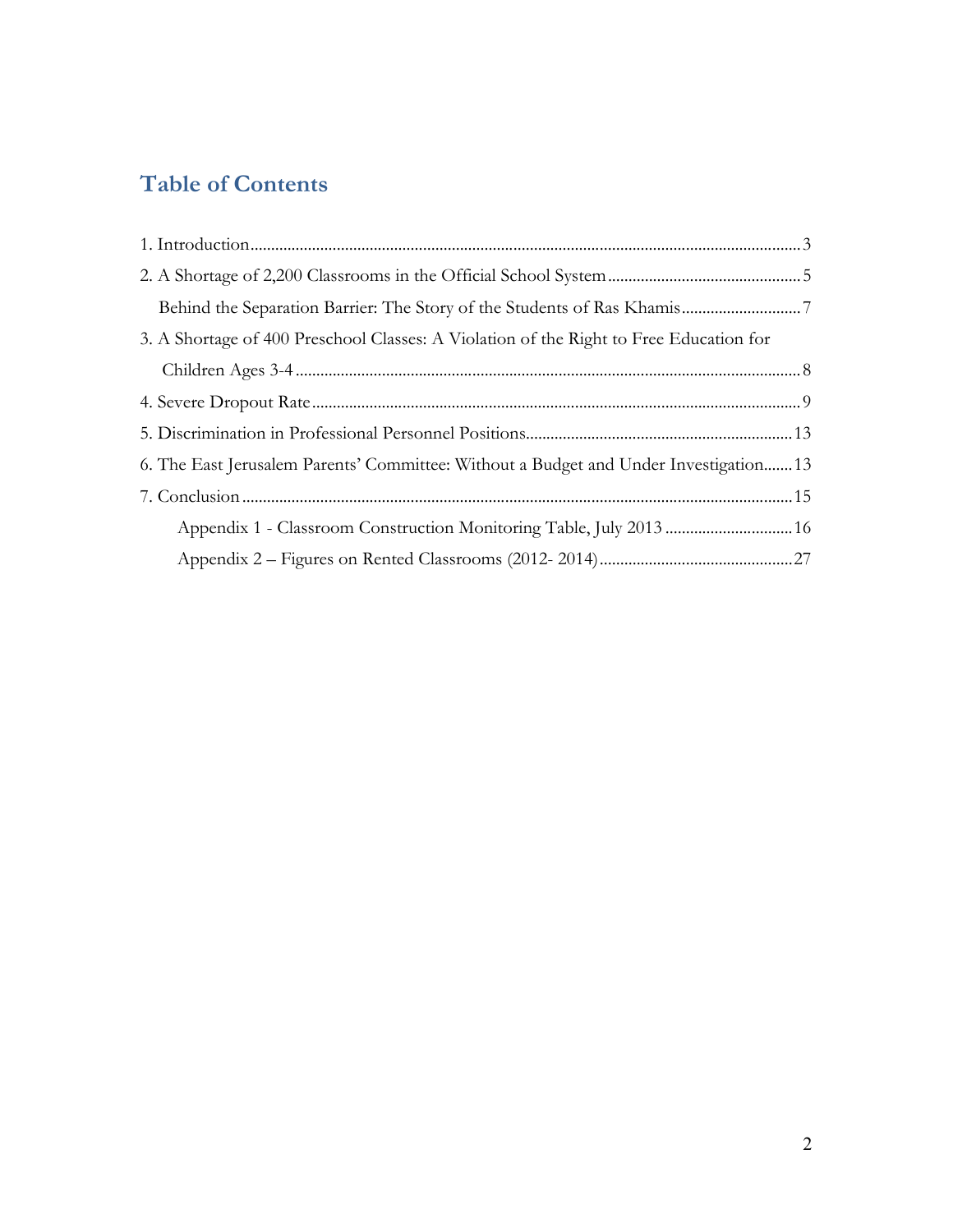## **1. Introduction**

According to the Jerusalem Education Administration (MANHI), during the 2012-2013 school year, there were 78,676 students (grades K-12) in the Arab school system in Jerusalem, of which 41,665 were in the official education system, 36,515 in the recognized but unofficial system and the remainder in kindergartens for special needs students.<sup>1</sup>

|                                       |         | Number of students   Percentage of students |
|---------------------------------------|---------|---------------------------------------------|
| Jewish secular and national-religious | 61,006  | $26.2\%$                                    |
| education                             |         |                                             |
| Arab education                        | 78,676  | 33.8%                                       |
| Ultra-Orthodox ('Haredi') education   | 92,819  | $39.9\%$                                    |
| Total                                 | 232,501 |                                             |

*Breakdown of students by educational classification*

The number of Arab students in both official schools and in recognized but unofficial schools constitutes 33.8% of the total number of students in both these educational categories across Jerusalem.



From Jerusalem Education Administration (MANHI)Almanac (2012-2013)<sup>2</sup>

<sup>&</sup>lt;sup>1</sup> Recognized but unofficial schools are not state owned. Though run by private bodies (both for-profit and not-forprofit), they operate under the recognition and licensing of the Ministry of Education and enjoy substantial funding from both the Ministry and in recent years from the municipality or local council (in this case, from the Jerusalem Municipality). The authorities provide partial supervision and allow the schools to administer placement exams (without discrimination) and charge tuition fees from parents.

 $^2$  This includes only official schools and recognized but unofficial schools:

http://jerhinshnatonout.jerusalem.muni.il/pages/index MANHI.aspx?year=2013 [Hebrew].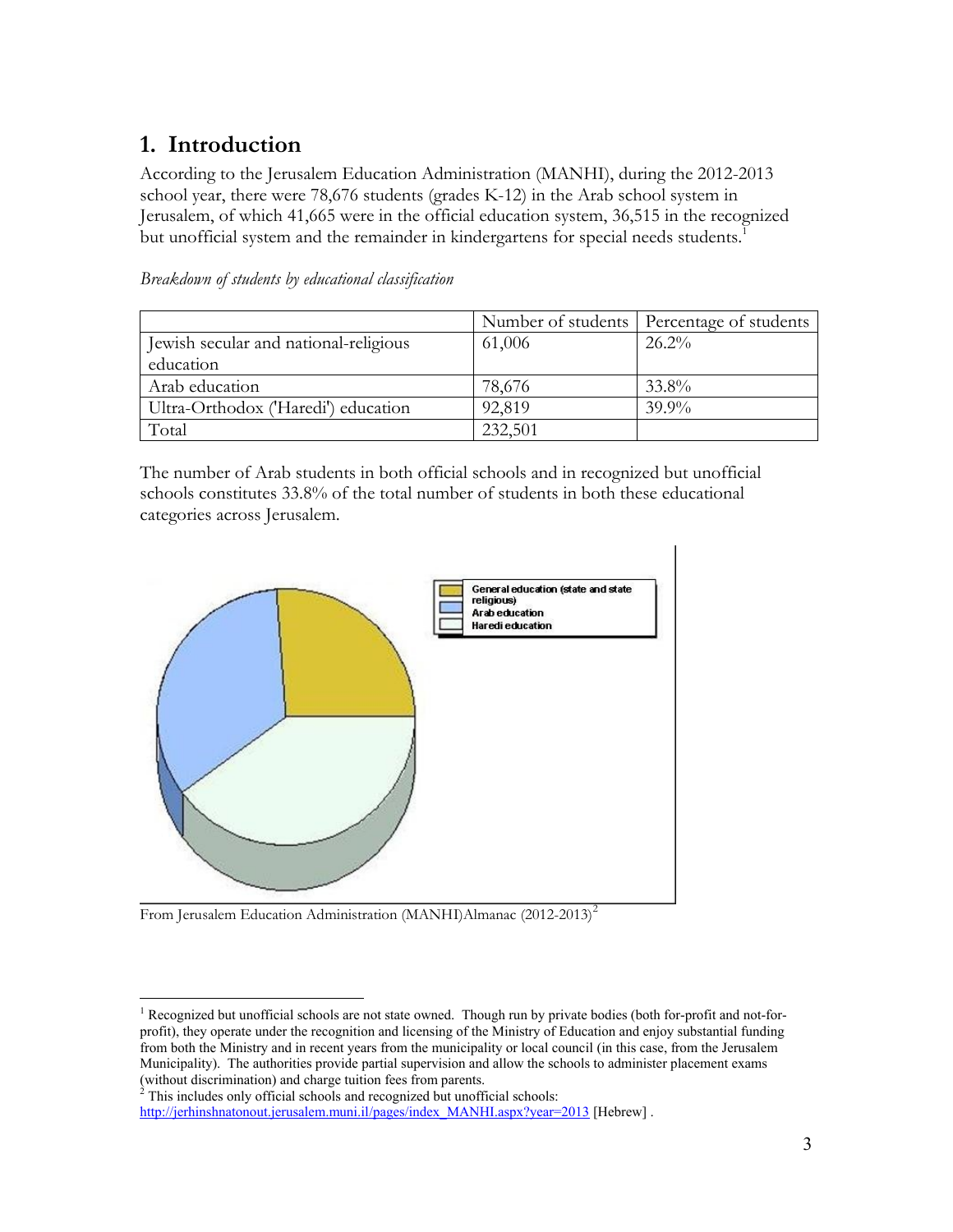These figures do not take into account another 20,000 Arab students who attend private schools run by the Waqf<sup>3</sup>, the United Nations Relief and Works Agency (UNRWA) and others.

A recent analysis of the Ministry of Education's 2012 budget by the daily economic newspaper "The Marker" found that "an especially low sum—beneath the national average—of about NIS 12,000 per student" is budgeted for Arab high school students in Jerusalem. This figure is less than the average budgeted for students of Jewish nationalreligious state schools in Jerusalem (NIS 25,500 per student) and students of Jewish secular state schools in Jerusalem (NIS 24,500 per student).<sup>4</sup>

The first chapters of this report focus on the severe shortage of classrooms in East Jerusalem. For more than a decade, hundreds of parents from East Jerusalem and a number of organizations, including Ir Amim and ACRI, have been conducting legal proceedings concerning the shortage of classrooms in East Jerusalem.<sup>5</sup> In February 2011, the Supreme Court accepted a petition by the Association for Civil Rights in Israel (ACRI) demanding that the Jerusalem Municipality and the Ministry of Education enable every child in East Jerusalem to enroll in an official municipal school in their area of residence or, alternatively, to refund them the tuition for whatever recognized but unofficial school they are forced to attend.<sup>6</sup> The Court instructed the state to create the physical infrastructure to admit all East Jerusalem students whose families opt to send them to official municipal schools within five years, by 2016.

Last year Ir Amim and ACRI reported a shortage of 1,100 classrooms in East Jerusalem. To be accurate, one must add to that figure the number of classrooms needed for children who are currently enrolled in recognized but unofficial schools in East Jerusalem and who are entitled to learn in the official school system, as established by the Court. This addition doubles the number of missing classrooms, which—even after the construction expected this year—will stand at 2,200. The number of missing classrooms is projected to grow over the years as the population simultaneously grows at an anticipated rate of 3-4% a year. It is perfectly clear that the existing shortfall will not be met by the 2016 deadline set by the Court and that the Municipality will be required to underwrite tuitions for alternative placements to comply with the Court order.

This report will also include a detailed discussion of the skyrocketing dropout rate in East Jerusalem. Last September, the total dropout rate in East Jerusalem was 13% of students of all ages. The dropout rate in East Jerusalem is significantly higher than the rate in the Israeli education system—both Jewish and Arab—and is particularly high compared to dropout rates in West Jerusalem. The result is that 36% of the children in East Jerusalem do not complete a full 12 years of education. The Municipality is not adequately prepared to

<sup>&</sup>lt;sup>3</sup> "A Muslim religious or charitable foundation created by an endowed trust fund", http://www.merriamwebster.com/dictionary/waqf

A Lior Detel, "How Much Money Does Your Child Receive from the Ministry of Education?", *The Marker*, July 18, 2013, http://www.themarker.com/career/1.2075019

The figures are based on the budget transferred by the Ministry of Education to pay for teaching hours in high schools. <sup>5</sup> See ACRI and Ir Amim report, "Failed Grade: The Failing Education System in East Jerusalem," (August 2012), http://ir-amim.org.il/en/report/failed-grade-%E2%80%93-east-jerusalems-failing-educational-system-2012.

 $\overline{6}$  HCJ 5373/08 Abu Libdeh et al v Minister of Education et al, February 6, 2011, http://elyon1.court.gov.il/files/08/730/053/r07/08053730.r07.htm.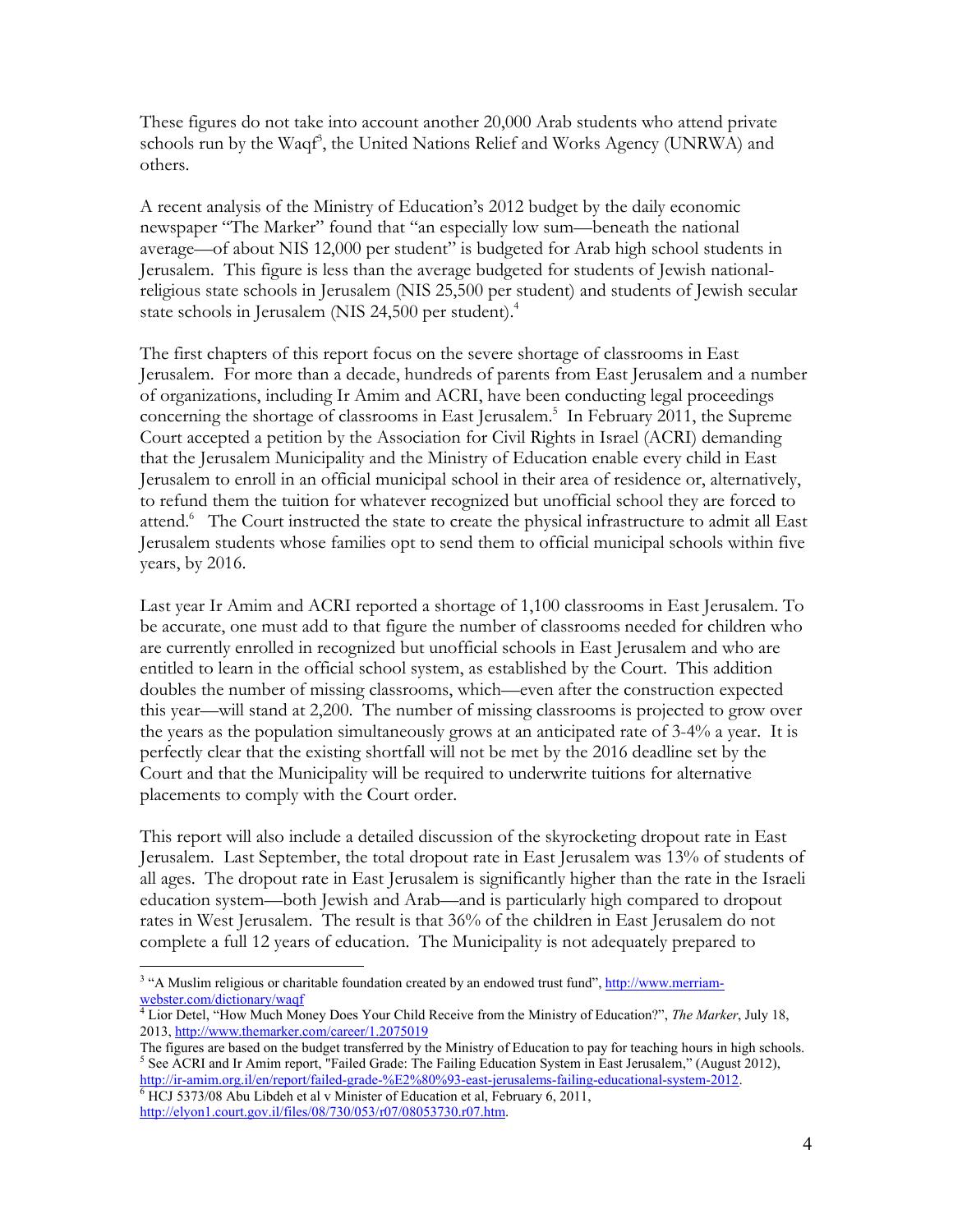confront systemic problems contributing to high dropout rates, and relevant government ministries are almost completely absent from East Jerusalem.

This report will also discuss the failure to realize the right to free education for children ages 3-4 in East Jerusalem due to a shortage of kindergarten classrooms, the deep discrimination in allocation of professional staff positions such as inspectors and school counselors, and the unique difficulties of the East Jerusalem Parents' Committee, which operates without a budget and within the complicated political environment of East Jerusalem.

These hardships take place within an overall dire situation of life in East Jerusalem, where 79% of the residents and a full 85% of the children live below the poverty line and where the social welfare system is too overwhelmed to provide a sufficient response.<sup>7</sup> The absence of alternative educational frameworks, adequate educational programs and skilled and supportive professional staff is detrimental not only to the quality of education but to children's overall emotional and psychological wellbeing.

## **2. A Shortage of Approximately 2,200 Classrooms in the Official School System**

Over the last 12 years, hundreds of parents from East Jerusalem and a number of organizations, including Ir Amim and ACRI, submitted petitions to the Supreme Court concerning the shortage of classrooms in East Jerusalem, demanding that the authorities respect the Compulsory Free Education Law in East Jerusalem. As early as 2001, the Supreme Court recognized that the law in East Jerusalem had been violated through years of neglect and gave the effect of a court ruling to a four-year plan to build 245 new classrooms. The petitioners filed a motion under the Contempt of Court Ordinance after the Municipality and Ministry of Education failed to honor their commitment. Ir Amim has continued to advance these legal proceedings since its initial petition in 2001.

It was against this background that the Supreme Court accepted ACRI's petition in February 2011 demanding that the Jerusalem Municipality and Ministry of Education allow every child from East Jerusalem to enroll in an official municipal school in his/her area of residence or, alternatively, refund the tuition for the recognized but unofficial school where s/he was forced to enroll.

Two and a half years have now elapsed since the Supreme Court ruling. As Justice Procaccia wrote in her verdict:

"The violation of the right to equality in education in East Jerusalem is not the plight of a few. It is the plight of a significant portion of an entire sector of the population that is not able to exercise a basic right it is afforded by Israeli law and under its constitutional values. […] The pace of activity and the resources devoted to this

<sup>################################################</sup> <sup>7</sup> National Insurance Institute, "The Dimensions of Poverty and Social Gaps 2011, Annual Report," Table 11a, p. 31, http://www.btl.gov.il/Publications/oni report/Documents/oni2011.pdf.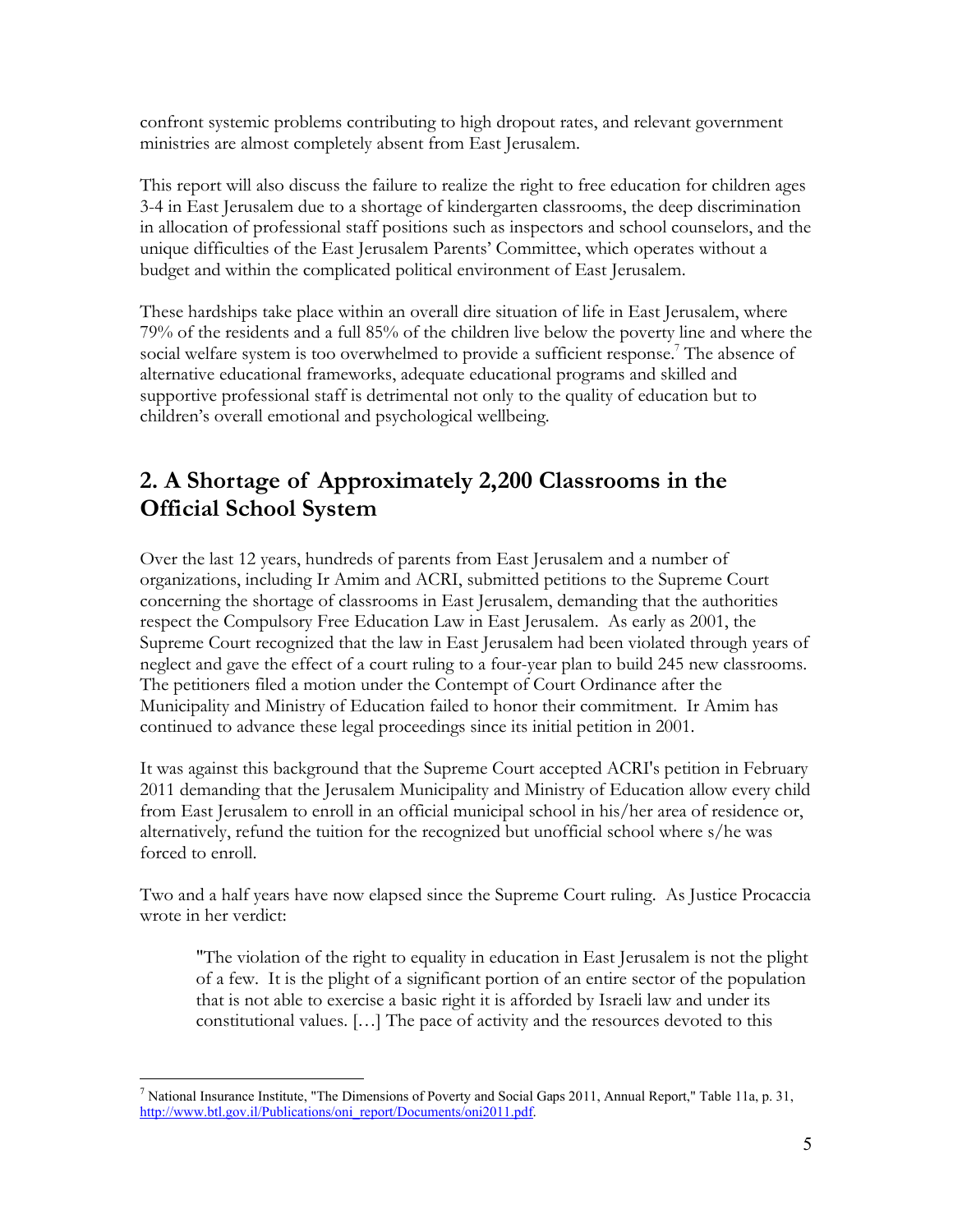purpose indicate prospects of only a partial solution to this serious and complicated problem in the coming years."8

The Court ordered that within five years, by 2016, the state must create the physical infrastructure to enable a spot for any East Jerusalem student who opted to enroll in the official municipal school system.

Last year we reported a shortage of 1,100 classrooms in East Jerusalem, including the 720 new classrooms needed to replace existing classrooms located in substandard buildings and 400 new classrooms required in order to admit the children enrolled in schools outside of the system.

We must add to the number of missing classrooms in the official school system those needed for students currently enrolled in the recognized but unofficial system. The authorities are obligated to provide spaces in the official education system to comply with the Court order. Based on this calculation, last school year the official school system was lacking more than 2,300 classrooms.

> **Why is there a classroom shortage?** The Municipality blames the shortage of classrooms on a scarcity of land in East Jerusalem—an explanation not supported by the facts. As described in detail in last year's report<sup>9</sup>, the Municipality regularly supports Israeli initiatives for Jewish Israeli construction in East Jerusalem, on land that could be allocated for the immediate construction of new schools. The planning policy in East Jerusalem, including the potential for expropriation of additional land for public use, is harnessed to discriminatory demographic goals—the primary explanation for the existing shortage of classrooms in East Jerusalem.

The shortage of classrooms will improve only negligibly with the opening of the new school year. According to our monitoring, 67 new classrooms are expected to open at the beginning of the new school year.<sup>10</sup> Additional classrooms in rented space in residential buildings are also slated to open. In the last school year, the number of rented classrooms was 773; another 12 rented classrooms and 16 rented kindergarten classrooms—a total of 28 rented classrooms—will be added in the coming school year.<sup>11</sup> Rented classrooms should be viewed as a temporary solution only; the Municipality must continue to seek adequate solutions in designated educational buildings. According to a Knesset Research and Information Center report:

"Because of the perpetual classroom shortage, the Municipality has for many years pursued a policy of 'putting out fires,' in which it erects mobile structures or more often rents residential houses and turns them into schools. Many of the rented

 $8$  The aforesaid Abu Libdeh petition, paragraphs 44-45 of Justice Procaccia's ruling.

<sup>&</sup>lt;sup>9</sup> Refer to footnote #5.<br><sup>10</sup> See Appendix 1 – Classroom Construction Monitoring Table, July 2013.

 $^{11}$  See Appendix 2 – Figures on Rented Classrooms (2012-2014).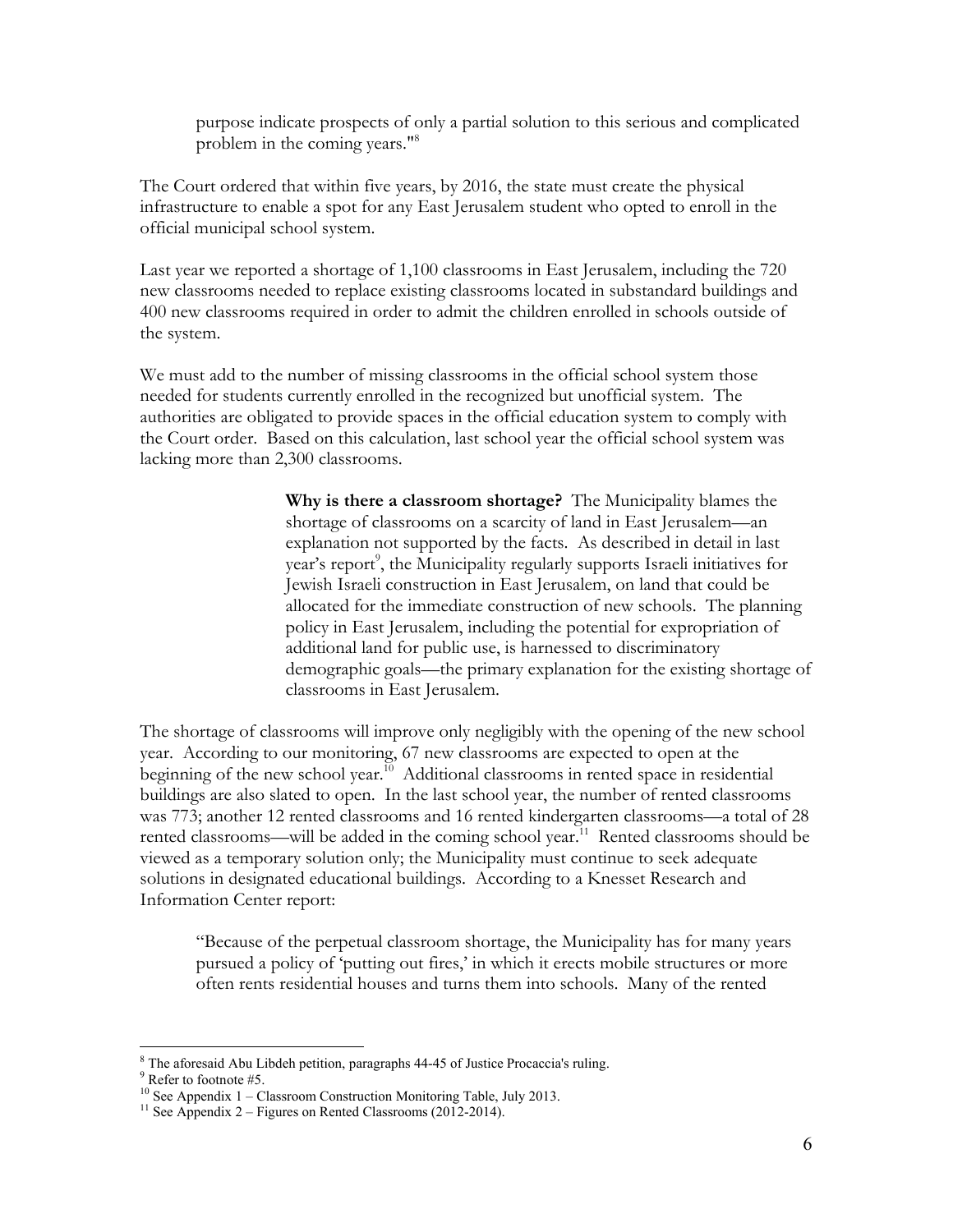buildings do not meet the accepted standards as far as classroom and yard size and basic sanitary conditions, as well as ventilation, heating and air-conditioning."<sup>12</sup>

In addition to the classrooms that will open in the next school year, 75 classrooms are under construction and 110 are in the planning stages (of which 14 may open during the school year). Another 147 classrooms are in initial planning stages. The total number of classrooms in all stages of planning and construction is 332.

Therefore, we can estimate that at the opening of the school year—and even after the addition of classrooms—there will still be a shortage of 2,200 classrooms in East Jerusalem in the official education system. This grave shortage of classrooms will persist even if the additional 332 classrooms are built in future years.

The number of missing classrooms is expected to grow over the years along with an estimated population growth of 3-4% a year. It is patently obvious that by the 2016 deadline set by the Court, the shortage will not be filled.

#### **Behind the Barrier: the Story of the Students of Ras Khamis**

Following the construction of the separation barrier in north Jerusalem in the years 2005- 2006, a number of communities were physically separated from the city, including the neighborhoods of Kufr Aqab, Samiramis (located on the other side of the Qalandia checkpoint), the Shuafat Refugee Camp, Ras Khamis, Ras Shehadeh and Dahiyat al-Salam (located on the other side of the Shuafat Refugee Camp's checkpoint). These neighborhoods are within the municipal boundaries of Jerusalem as declared by Israel in 1967 and their residents are residents of Jerusalem (with the status of permanent residents of Israel), who depend on services from Jerusalem as the urban center to which they belong. By conservative estimate, about 100,000 Palestinian residents of East Jerusalem live beyond the barrier.

Since the construction of the barrier, and due to the Municipality's near complete abdication of responsibility for serving these areas, the residents of these neighborhoods are forced to pass through checkpoints every day in order to access municipal and administrative services. Thousands of students, including primary school students, pass through checkpoints daily on their way to schools throughout the city due to the incapacity of the few schools located in their neighborhoods to absorb all of the students who live there.<sup>13</sup>

The only educational institution the Jerusalem Municipality built in the neighborhoods beyond the barrier is a boys' school in the area of the Shuafat Refugee Camp that was built adjacent to a toxic metal factory despite warnings by the Ministry of Environmental Protection. Only following a petition to the Supreme Court by students' parents, ACRI

<sup>&</sup>lt;sup>12</sup> Yuval Wargen, "The East Jerusalem Education system: Classrooms and Curricula," Knesset Research and Information Center (May 2010), [Hebrew], p. 2.

 $^{13}$  Ms. Lara Mubariki, Deputy Director of MANHI for the Arab Sector, wrote in a letter to ACRI from June 13, 2012 that 3,500 students living in those areas are bused to school by the Jerusalem Municipality every day. An additional unknown number of students is bused to school by non-Municipality private parties or uses public transportation.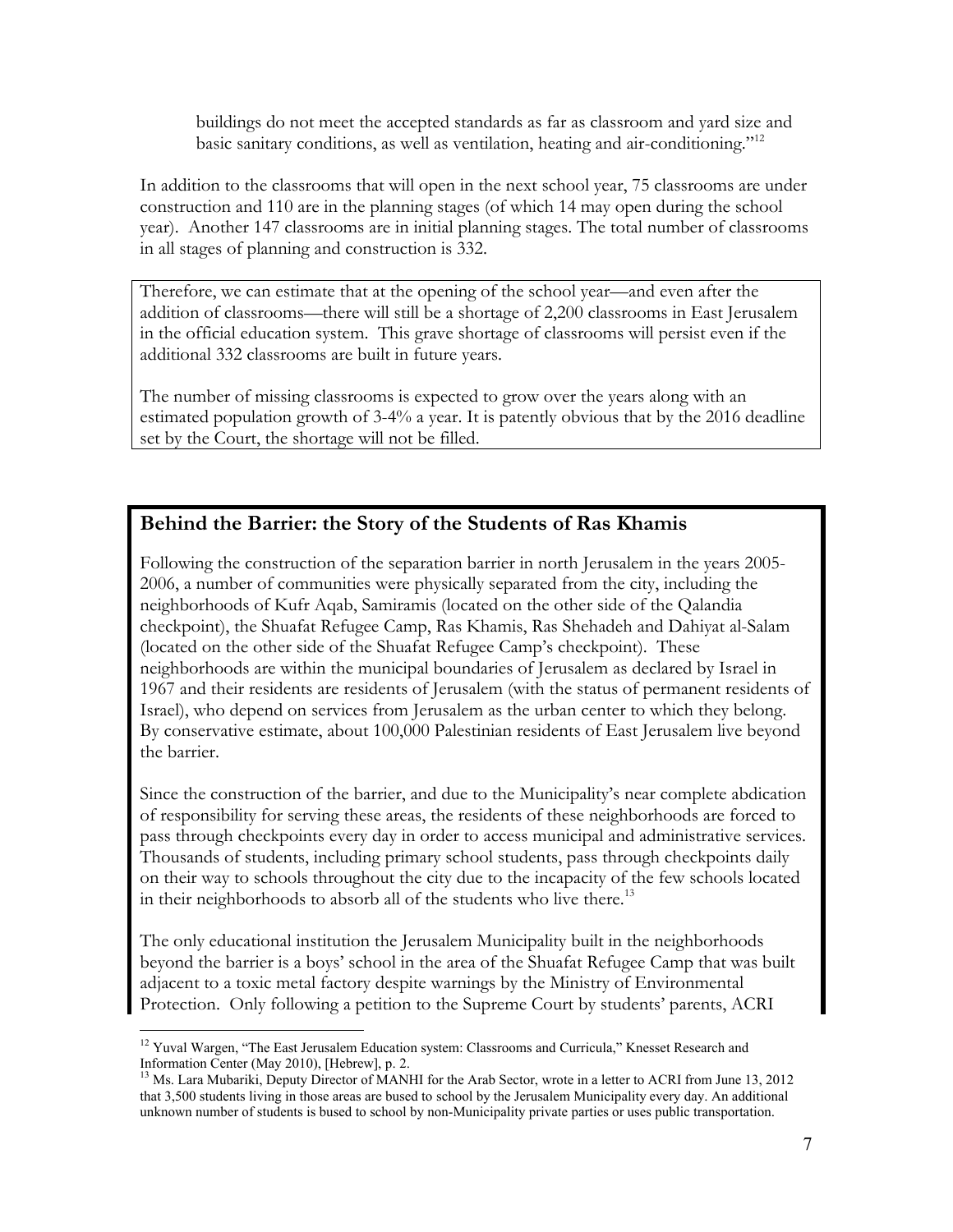and the Israel Union for Environmental Defense did the City move to close down the factory.<sup>14</sup> The Municipality has not built new schools in the neighborhoods beyond the separation barrier despite its awareness of the grave shortage of schools in these areas and insupportable classroom overcrowding.<sup>15</sup>

In addition to demanding more educational institutions and classrooms in the neighborhoods beyond the separation barrier, in the past year the Ras Khamis Residents' Committee and ACRI have acted to improve the transportation system for the 300 students who live more than a 30-minute walk from the Shuafat Refugee Camp checkpoint. According to a directive from the Director General of the Ministry of Education, transportation must be provided to students of compulsory education age if they live more than 2 km from the nearest school (up to the fourth grade) or more than 3 km away from the nearest school (students in the fifth grade and up). Despite this entitlement, these students do not have access to transportation from their homes to the schools they attend outside of the neighborhood. Instead, they must navigate to the checkpoint independently, on a steep road, where they are exposed to the elements in the winter and summer and forced to pass through the checkpoint. The poor road conditions that impede public transportation access and the heavy traffic congestion at the checkpoint are both direct outcomes of the policies of the Municipality and the Defense Ministry.

The situation was exacerbated by security authorities' decision to shut down the Ras Khamis checkpoint in September 2012. Before the closing, children could walk through the checkpoint, located close to their homes, and board buses waiting on the other side of the checkpoint. Despite this deterioration in circumstances and in spite of the director general's directive, the students have not yet been provided with transportation from their homes. The transportation problem is but one example of the violation of the right to education in the neighborhoods beyond the separation barrier.

## **3. A Shortage of 400 Preschool Classes: A Violation of the Right to Free Education for Children ages 3-4**

The government decision to apply the Free Education Law across the country to children ages 3-4, beginning in the 2012-2013 school year, exposed the deep shortage of kindergartens in East Jerusalem and the tremendous difficulty of implementing the law in that part of the city. $16$ 

<sup>&</sup>lt;sup>14</sup> Administrative petition 8779/08, "Hussein vs. the Municipality of Jerusalem"; AAP 5634/09, "Hussein vs. the Municipality of Jerusalem". For details on the sequence of events, see ACRI site: http://www.acri.org.il/he/?p=1968 [Hebrew].

 $<sup>15</sup>$  Colin Hames, Director of the Community Center for Jerusalem's Palestinian communities living alongside the</sup> barrier, Protocol No. 387 of Knesset Interior and Environmental Protection Committee meeting about conduct of the Government of Israel and the Jerusalem Municipality in the Jerusalem neighborhoods beyond the barrier, May 30, 2011.

 $^{16}$  The government decision provided that children ages 3-4 could be admitted for free to official kindergartens, yet compulsory education begins from ages 5 and up.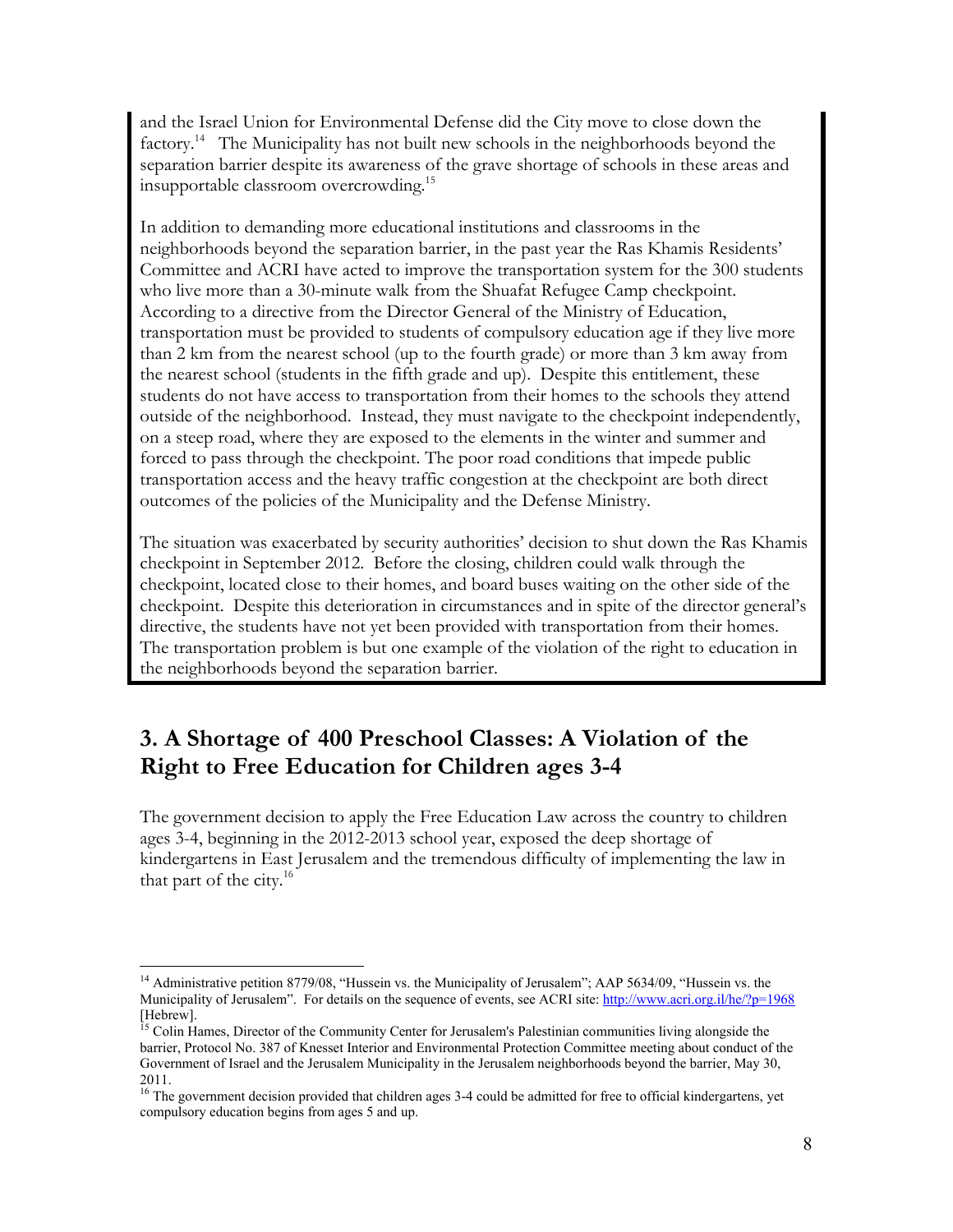According to current population registry figures, 18,231 Palestinian children ages 3-4 live in Jerusalem.17 According to MANHI figures, in 2012-2013, the number of children ages 3-4 enrolled in both official and recognized but unofficial educational systems was, at most, 5,792, or 31% of children within this age group. Only 6% of the total number of children in this age category—1,105 children—attended official kindergartens.

According to monitoring data (Appendices 1 and 2), and as noted in the section addressing the classroom shortage, 10 kindergarten classes are expected to open in the coming school year (all in Beit Hanina) as well as another 16 rented kindergarten classrooms, of which nine are also in Beit Hanina. The classrooms are expected to absorb roughly 500 children ages 3- 5. Even if most of these children are aged 3-4, there will still be roughly 12,000 children in this age group who are not absorbed into the system. To bridge the gap and enable families of children 3-4 years of age the benefit of free education, as stipulated by law, some 400 new kindergarten classrooms would be required.

The professional literature clearly indicates the strong correlation between preschool education and child development and school preparedness. Preschool education is even more important in high poverty areas such as East Jerusalem, where the population suffers from a lack of infrastructure development, playgrounds and systems for the provision of extracurricular educational activities. Furthermore, free preschool education offers mobility to mothers seeking to acquire education or enter the workforce in order to economically contribute to their families' welfare.

Parents whose children do not find places in official or unofficial but recognized kindergartens face two undesired alternatives: Leaving their children at home, or paying out of their own pocket for one of the private and unsupervised kindergartens operating throughout East Jerusalem.<sup>18</sup>

### **4. Severe Dropout Rate**

################################################

According to MANHI figures, last September the total dropout rate in East Jerusalem reached 13% of all students.<sup>19</sup> The dropout rate in East Jerusalem is significantly higher than in the Israeli education system, both Jewish and Arab, and especially high compared to dropout rates in West Jerusalem: in 2011, the dropout rate in Hebrew secondary schools nationwide was 2.6%; in Arab secondary schools nationwide, 4.6%; and in West Jerusalem, only  $1\%$ <sup>20</sup> Most of the attrition occurs in high school (grades 10-12), with the trend starting as early as middle school (grades 7-9). According to MANHI data for the school year 2012- 2013, 10% of Palestinian children of  $8<sup>th</sup>$  or  $9<sup>th</sup>$  grade school age were not enrolled in any educational institution. For 10<sup>th</sup> grade, this figure doubled to 20% and by 11<sup>th</sup> grade, 30% of

http://www.cbs.gov.il/reader/shnaton/templ\_shnaton.html?num\_tab=st08\_33x&CYear=2012.

 $^{17}$  Interior Ministry population registry figures for Jerusalem are divided into "Jews" and "non-Jews." It is assumed that the vast majority of Jerusalemites registered as non-Jews are Palestinians. According to the December 2012 figures,  $8,878$  non-Jewish children age 3 and  $9,353$  non-Jewish children age 4 live in Jerusalem.

 $^{18}$  Since private kindergartens and day care centers are not part of the education system, there is no monitoring of the number of children who attend them.

<sup>&</sup>lt;sup>19</sup> Tzahi Golan, Director of the Department for Care of the Individual unit in MANHI, "Reinforcing Persistence and Retention of Students in the Municipal Education System in East Jerusalem", September 24, 2012, p. 1.  $20$  Central Bureau of Statistics, Statistical Abstract of Israel 2012, Table 8.33,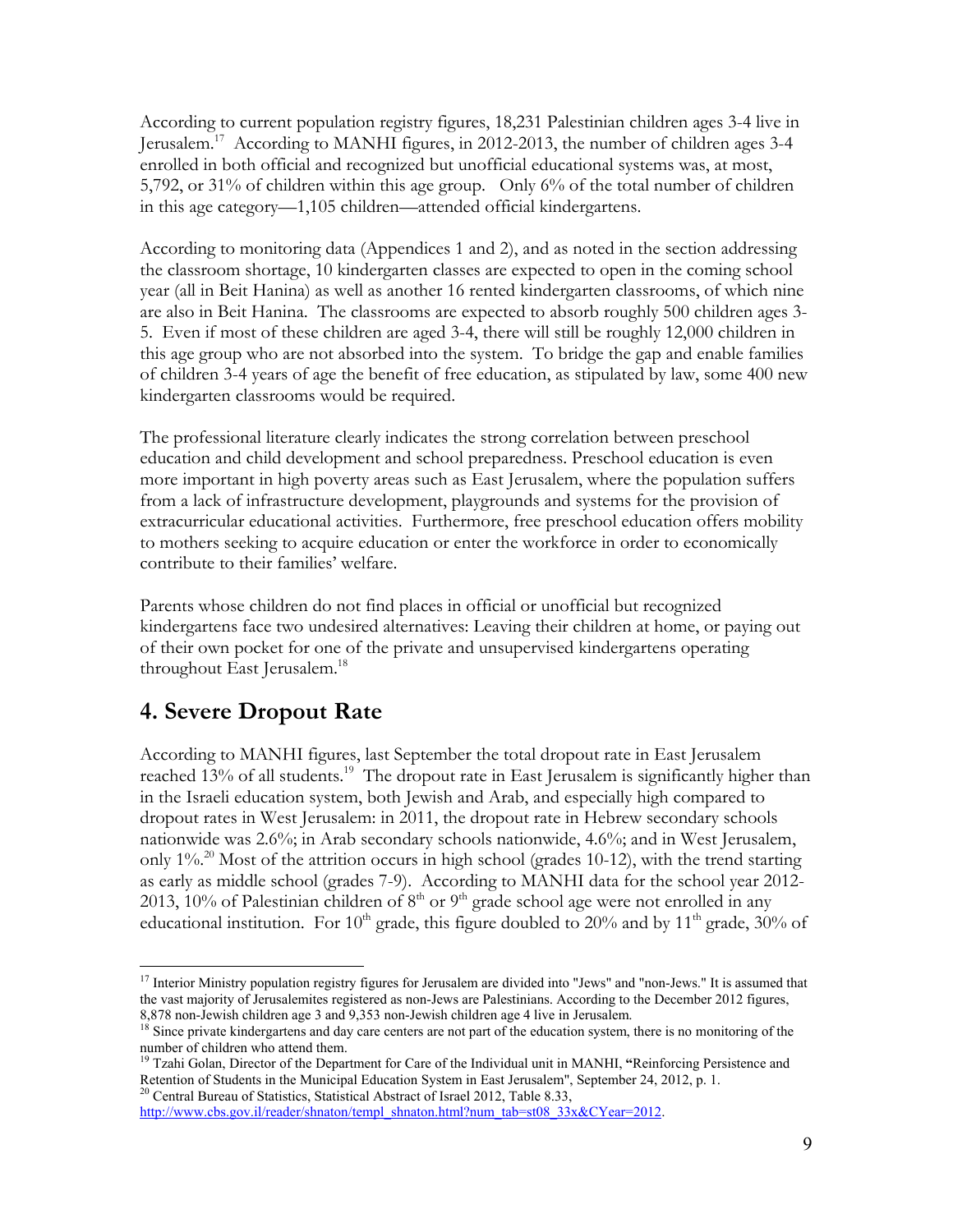the students did not attend school. The cumulative dropout rate results in 36% of children in East Jerusalem failing to complete a full 12 years of school.<sup>21</sup>

The Israeli educational system manages several types of dropout prevention and support programs for at-risk children and teenagers. Some are run by the City and some by government ministries. Most of the Jerusalem Municipality's dropout prevention activities are operated as part of the municipal education system's basket of educational programs. A document written by MANHI's Department for the Care of the Individual at the beginning of the previous school year describes the severe shortage of dropout prevention programs in schools in East Jerusalem: in 30% of secondary schools in East Jerusalem MANHI does not operate any dropout prevention program and in 44% it runs only one program per school.<sup>22</sup>

The implementation in Jerusalem of the MALEH program, a national program with the singular goal of reducing dropout and "hidden dropout" rates, $^{23}$  was funded during the 2011-2012 school year at NIS 723,000 for the state secular and national-religious schools (funds were allocated by the Municipality, the government and external sources) and at only NIS 360,000 in the Arab educational system of Jerusalem. Compared to the 225 students in Hebrew education who benefited from the program in Jerusalem, there were only 100 beneficiaries in East Jerusalem.<sup>24</sup> Meanwhile, the percentage of Palestinian students out of the total student body that MANHI is in charge of constitutes  $56\%$ <sup>25</sup> The need for dropout prevention programs within the population is much greater than its relative size, both because of high dropout rates and because of socioeconomic conditions in East Jerusalem. Further, the Municipality's analysis indicates that about half of the programs the City does run in East Jerusalem do not address the emotional and psychological contributors to students dropping out of the system, even though programs that address these causes are proven to be the most effective in reducing dropout rates. $^{26}$ 

Government ministries also bear direct responsibility for maintaining programs for youth who drop out of school. Under the Apprenticeship Law (1953), the Ministry of Industry, Trade and Labor (ITL) runs vocational training schools from within a program called "Youth Training." In 2010, 15.8% of dropout from Hebrew education and 27.5% of dropouts from Arab education throughout Israel were absorbed in ITL programs.<sup>27</sup> While Jerusalem maintains four youth training institutions under the authority of the ITL, all of them are located in West Jerusalem and designated for the Israeli population. East Jerusalem once had a vocational school operated by Na'amat—a non-profit women's organization providing services for mothers and children—but it has since closed. Though supporters in MANHI are trying to promote the opening of such a school in East Jerusalem, at the time of

<sup>27</sup> Central Bureau Statistics, Statistical Abstract of Israel 2012, Table 8.34,

<sup>&</sup>lt;sup>21</sup> The presentation "The Education System in East Jerusalem - Challenges and Tasks" was presented as part of a MANHI roundtable, June 27, 2013, p. 6.

<sup>&</sup>lt;sup>22</sup> Tzahi Golan, Director of the Department for Care of the Individual, MANHI, "Reinforcing Persistence and Retention of Students in the Municipal Education System in East Jerusalem," September 24, 2012, p. 5.<br><sup>23</sup> http://maleh.org.il/about.html.

<sup>&</sup>lt;sup>24</sup> According to information from Deputy Mayor and Head of the Education Portfolio in East Jerusalem, Pepe Alalo.<br><sup>25</sup> MANHI is the Jerusalem Municipal administration body in charge of running the Jewish secular and natio religious schools and the official Arab schools. The ultra-Orthodox ('Haredi') education system has a separate administration within the Municipality, and runs its own budget.

<sup>&</sup>lt;sup>26</sup> Tzahi Golan, Director of Department for Care of the Individual, MANHI, "Reinforcing Persistence and Retention of Students in the Municipal Education System in East Jerusalem," September 24, 2012, p. 9.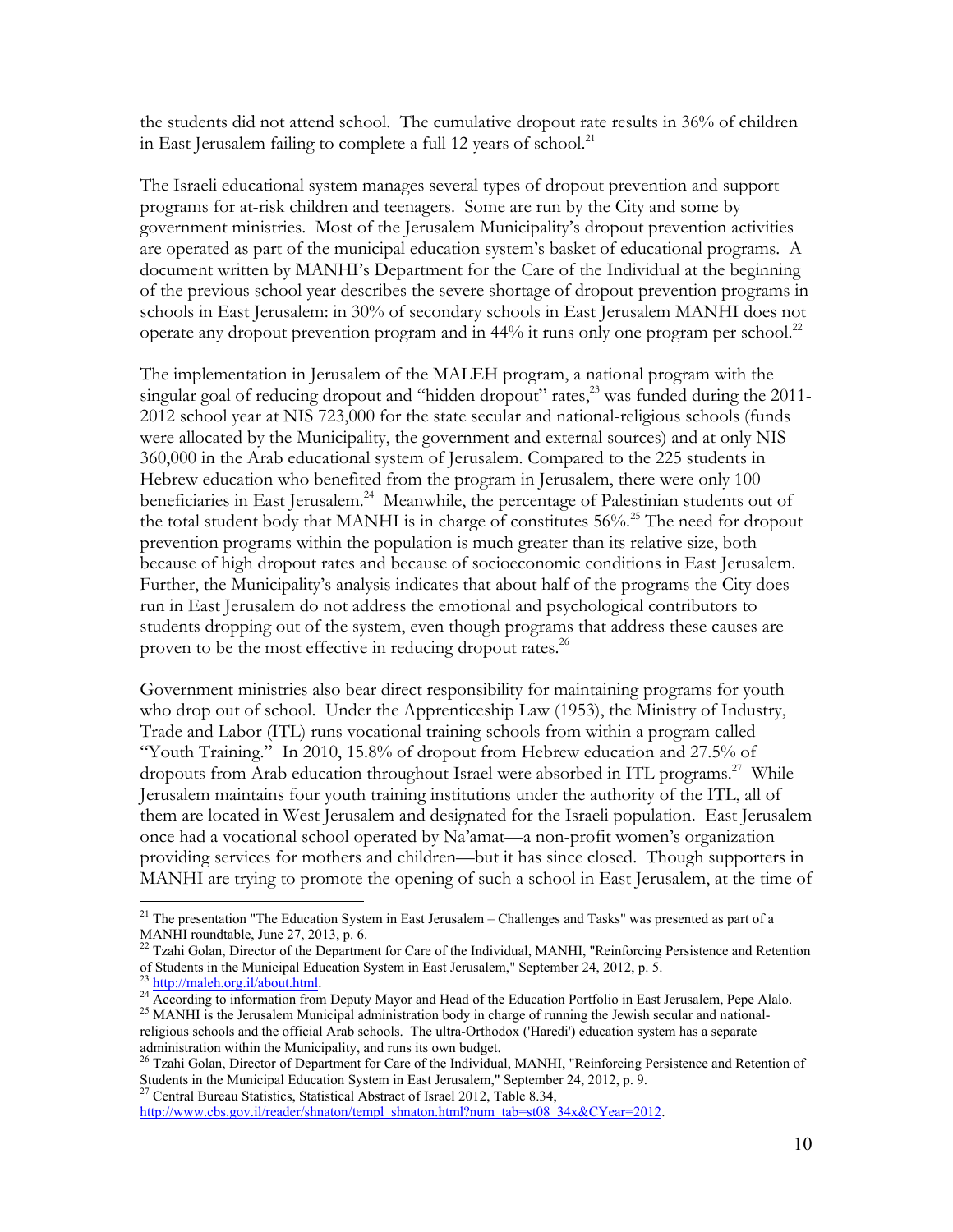this writing, no such school yet exists. According to representatives of the East Jerusalem Parents' Committee (see below), ongoing attempts to get MANHI to run a vocational school in East Jerusalem for students who are not interested in completing an academic matriculation program have met with consistent failure.

The shortage is also evident in alternative programming operated by the Ministry of Education. The Education Ministry's Department of Welfare and Educational Services ("SHAHAR") runs both alternative schools and supplemental classes within the traditional school system for youth at risk , which are intended to absorb a large number of dropouts. Additional funding is allocated for these students. According to SHAHAR figures, in 2011- 2012 there were 76 alternative educational frameworks throughout Israel, with 10,565 students.<sup>28</sup> While in West Jerusalem there are 11 alternative educational frameworks (supervised either by the ITL or the Ministry of Education) accommodating 1,100 students, in East Jerusalem there are only two schools for youth at risk 29. Moreover, the SHAHAR department runs several programs inside the formal educational system in the form of special high school classes for at-risk students (ETGAR, MABAR, TELEM, OMETZ). As of 2011-2012, there were 1,078 ETGAR classes in 408 classrooms throughout Israel.<sup>30</sup> A response from the SHAHAR department to a recent inquiry by Ir Amim indicated that in the coming school year there will be 65 MABAR classes in Jerusalem, only three of which will be located in a high school in Beit Safafa, and 31 ETGAR classes, only two of which will be located in a high school in Beit Safafa.<sup>31</sup> The department's responses indicates that the significant shortage of such classrooms across East Jerusalem is the result of East Jerusalem schools not meeting the criteria set by the Ministry of Education for operating SHAHAR classes. One criterion is that the school prepares students for the Bagrut (Israeli matriculation exams)<sup>32</sup>. This criterion explains why the aforementioned classes are provided only in the high school in Beit Safafa, which offers a curriculum geared toward the Israeli matriculation exams (Bagrut). The department also states that the general shortage of classrooms is one of the reasons for the dearth of special programs in East Jerusalem, and that in general East Jerusalem schools "do not meet the criteria for MABAR and ETGAR". The importance of alternative educational frameworks, which are almost completely absent in East Jerusalem, is demonstrated by the fact that they absorb 35% of Jewish students and  $27\%$  of Arab students who drop of in grades 7-12 nationwide.<sup>33</sup>

MANHI's Department for Care of the Individual made recent recommendations for rectifying the system, starting with a pilot program to provide a solution for 6 of the 23 high schools in the official education system in East Jerusalem. The department estimated the cost of the pilot program at NIS 2.5 million a year. This year, the Municipality added NIS 600,000 to the dropout prevention budget for East Jerusalem (bringing it to NIS 1 million) and appealed to the Ministries of Finance and Education to contribute funding to the

 $^{28}$  Ministry of Education data:

http://cms.education.gov.il/EducationCMS/Units/Shachar/Machlakot/MerkazeiChinuch/netunim\_sm.htm.<br><sup>29</sup> Conversation with Mr. Golan, June 16, 2013.<br><sup>30</sup> Ministry of Education data:

 $\frac{http://cms.education.gov.i//EducationCMS/Units/Shachar/Machlakot/MerkazeiChinuch/netunim_sm.htm. 31}$  Response from SHAHAR Department to Ir Amim's Freedom of Information request, from July 28, 2013<br><sup>32</sup> ibid<br><sup>33</sup> Central Bureau Statistics, Statistical Abstract of Israel 2012

http://www.cbs.gov.il/reader/shnaton/templ\_shnaton.html?num\_tab=st08\_34x&CYear=2012.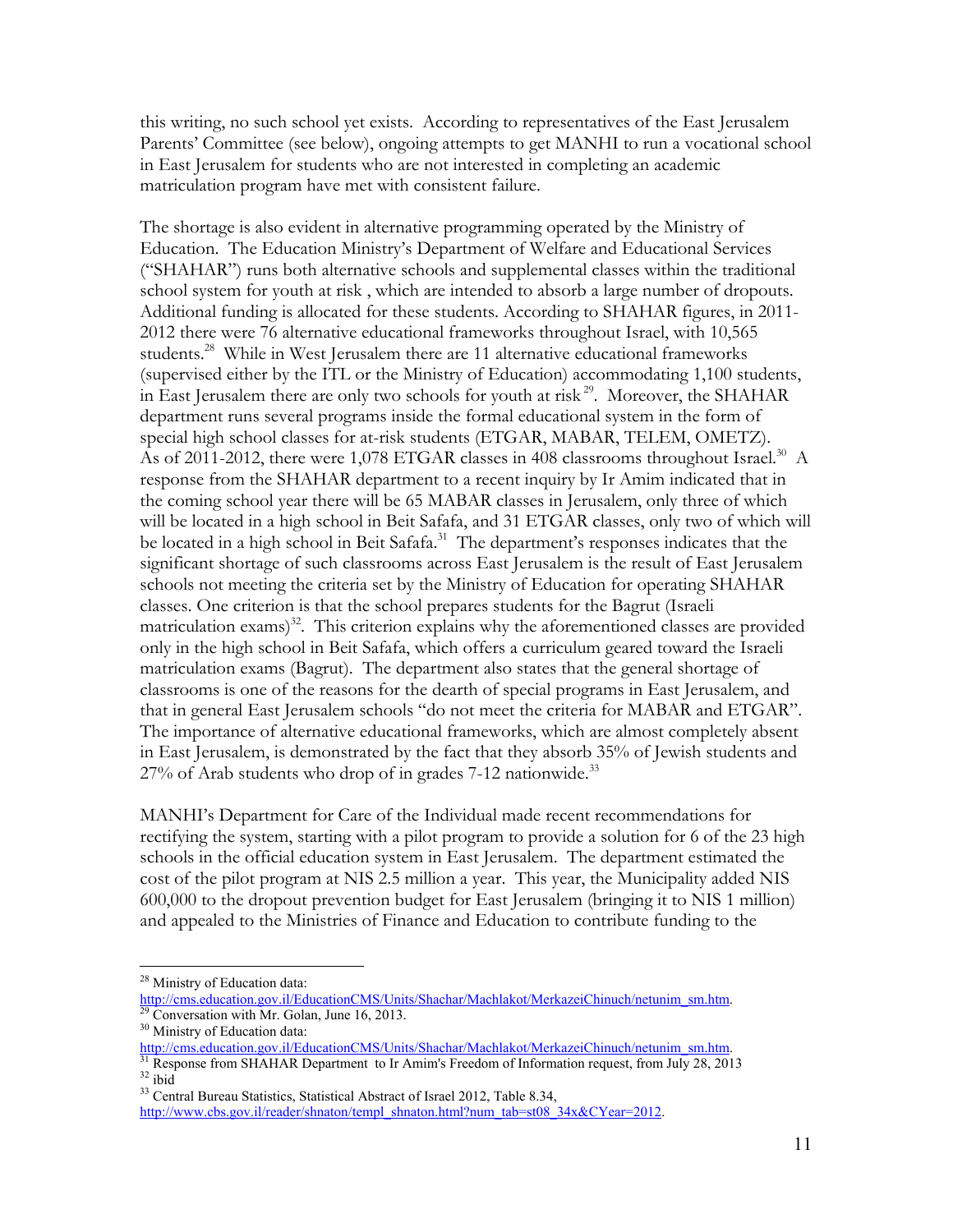project. Recently, each ministry approved the additional allocation of NIS 1 million.<sup>34</sup> There is no assurance that these budgets will be allocated in future years; $35$  by the Municipality's own analysis, that funding would only be directed to the partial budget under the pilot program, not the overall budget, which would require an estimated NIS 15 million to comprehensively address the problem.

Over the last year, MANHI has made an effort to more adequately respond to the high dropout rate among Palestinian students; yet even after the increase, the budget is extremely limited and programs proposed to address the issue tend to transfer responsibility for an acute systemic problem to school principals while ignoring the broader causal roots of the high dropout rate (economic stressors, teenage marriage of girls and, of course, the shortage of classrooms and their uneven distribution across the different neighborhoods). Furthermore, there appear to have been no actions taken to address the disparity in alternative programs under the jurisdiction of the Education and ITL ministries for children who drop out of the formal education system.

#### **Data summary**

- $\bullet$  Last September, the total dropout rate in East Jerusalem was 13% of students of all ages.
- 36% of East Jerusalem children do not finish a full 12 years of education.
- MANHI's dropout prevention budget grew this year from NIS 400,000 to NIS 3 million, with the help of funding from the Ministry of Finance and Ministry of Education, but implementation of the program throughout East Jerusalem would require a total budget of NIS 15 million.
- In 30% of East Jerusalem high schools MANHI runs no dropout prevention program and in 44% it operates only one program.
- The Ministry of Industry, Trade and Labor runs four youth training institutions in Jerusalem but they are all in West Jerusalem and designed for the Israeli population.
- In West Jerusalem, there are 11 alternative educational frameworks (supervised either by the ITL or the Education Ministry) accommodating 1,100 students, compared to East Jerusalem, which has only two schools for youth at risk.
- In the 2013-2014 school year, there will be 65 MABAR classes in Jerusalem, of which only three are in East Jerusalem, and 31 ETGAR classes, of which only two are in East Jerusalem.

 $34$  The funding has not yet been actually transferred.

<sup>&</sup>lt;sup>35</sup> Conversation with Ms. Lara Mubariki and Mr. Tzachi Golan, April 24, 2013.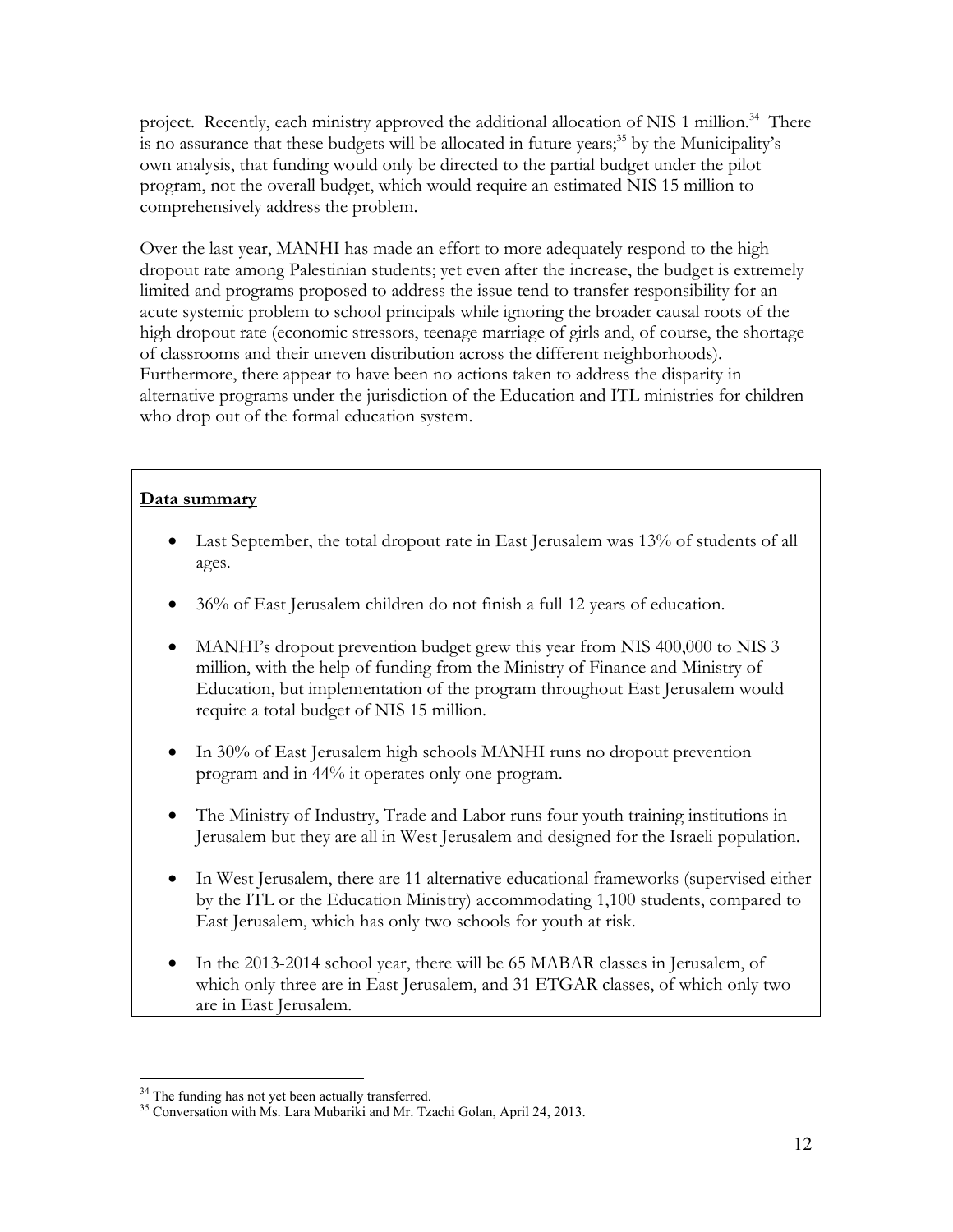### **5. Discrimination in Professional Personnel Positions**

There are tremendous disparities in the distribution of professional personnel between the educational systems in West and East Jerusalem. Only five inspectors are employed in the East Jerusalem educational system to monitor 129 official and recognized but unofficial schools; in West Jerusalem, there are 18 inspectors. Furthermore, while there are 9 subject inspectors (for art, music, science and so on) in West Jerusalem, East Jerusalem has 10 "subject instructors" as opposed to subject inspectors.

There is also an acute shortage of school counselors. The role of a school counselor, as defined by a directive of the Ministry of Education's Director General, is to serve as a personal support to the student—the party who mediates between the student and the educational system or even between the student and his/her parents, and helps students navigate society in general. School counselors serve a critical role in dropout prevention by responding to problems at an early stage, offering counseling to students who have difficulties adjusting to the system and providing them with guidance to continue their education and successfully manage their lives after leaving school. The significance of this role is even more pronounced in East Jerusalem given its dire socioeconomic conditions and soaring dropout rates.

Across the entire educational system in East Jerusalem, there are only 29 school counselors, working full-time or part-time positions: eight are in special education, five in middle school, nine in high school and seven in recognized but unofficial institutions. Even though most of East Jerusalem's schools are primary schools (of which there are 77), according to official figures only one of them employs a school counselor.<sup>36</sup> Meanwhile, the West Jerusalem educational system employs more than 25 counselors—more than eight times the number in East Jerusalem.

## **6. The East Jerusalem Parents' Committee: Without a Budget and Under Investigation**

The East Jerusalem Parents' Committee was established in 2006 as an association under the name "The Union of Parent Committees of Arab Schools in Jerusalem." Following a strike called by parents in several Palestinian neighborhoods to protest the severe shortage of classrooms, the residents of East Jerusalem initiated a process for establishing parent committees in the schools and organizing them under an umbrella organization. The first elections for the committee were held in 2007. Thirteen representatives were elected and Abed Al-Kareem Lafi, a resident of Beit Safafa and an architect by profession, was elected chairman. Elections for the committee are held every other year, the last being held in May 2013. Today the committee is composed of 17 members representing each neighborhood in East Jerusalem. $37$  Mr. Lafi continues to serve as the elected chairman.

<sup>&</sup>lt;sup>36</sup> Ministry of Education response to our Freedom of Information request from December 18, 2012.<br><sup>37</sup> Except for Silwan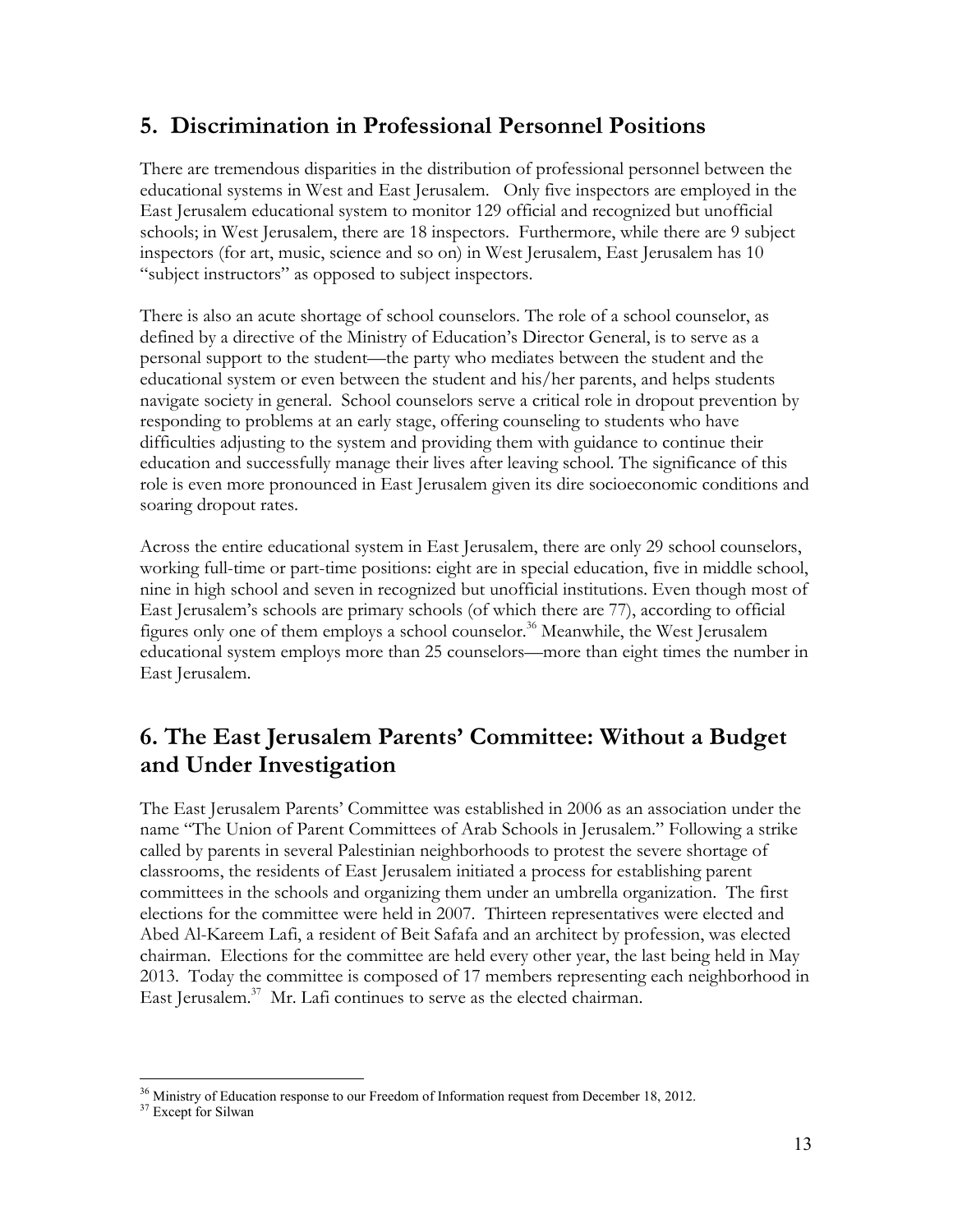The association's bylaws define the Committee's goals as "improving the quality of schooling in the East Jerusalem educational system and monitoring the fulfillment of students' rights in the schools." The Committee seeks to end discrimination in resource allocation by the Israeli authorities and increase parental involvement in the schools. It is well recognized by parents, who turn to it for assistance with problems ranging from registration issues to complaints about teachers and excessive tuition fees. A primary difficulty faced by the Parents' Committee is the lack of funding to support its activities. The source of funding for parents' committees is a fee levied on each child within the municipal education system. Even though the parents' committee was elected by the parents of East Jerusalem students to serve as its representative body, payments collected for that purpose from East Jerusalem students are transferred to the parent's committee representing students in West Jerusalem, as that committee is recognized by the authorities as the sole formal parents' committee in the city. Members of the East Jerusalem Parents' Committee volunteer their services, which is the norm for parents' committees; but without a budget from the Municipality, they have no funds with which to rent office space or pay for administrative services. All activities are funded out of representatives' private pockets.

Though the parents in East Jerusalem chose to operate independent of the West Jerusalem Parents' Committee, the two committees maintain cooperative relations. The committee in West Jerusalem recently organized a tour of East Jerusalem schools for educators from West Jerusalem, guided by the chairman of the East Jerusalem Parents' Committee. At the same time, the West Jerusalem committee is working to bring the East Jerusalem schools under its authority and sometimes advances measures that blatantly contradict the will of the city's Palestinian residents and its parents' committee, for example the institutionalization of the Israeli curriculum in Palestinian schools.

Over many years, the Israeli authorities have not welcomed the emergence of an authentic local Palestinian leadership in Jerusalem, and it appears that the East Jerusalem Parents' Committee is no exception to the rule. Shortly after the Committee was founded in 2006, its chairman was summoned for an investigation at police headquarters in the Russian Compound. Since that time, he has been repeatedly interrogated for his activity in the Committee. The last time Mr. Lafi was interrogated was in February 2013 when, as part of a campaign organized by the residents of Beit Safafa to protest the extension of the Begin Highway in the center of their neighborhood, a one-day school strike was called. Mr. Lafi himself is a resident of Beit Safafa and has been active in the campaign against the highway. The police raided Mr. Lafi's house in the middle of the night, and he was questioned for 18 hours on charges of disturbing the peace. In contrast to the authorities' blatant attempt to intimidate a public representative and suppress legitimate civilian protest, the chairman of the West Jerusalem Parents' Committee, Paz Cohen, responded to Mr. Lafi's arrest by publicly supporting him in the local press and calling on the authorities to refrain from undermining the activity of the East Jerusalem Parents' Committee.

### **7. Conclusion**

Jerusalem Mayor Nir Barkat frequently asserts that under his leadership, the Municipality has allocated more resources than previous administrations had allocated for improving the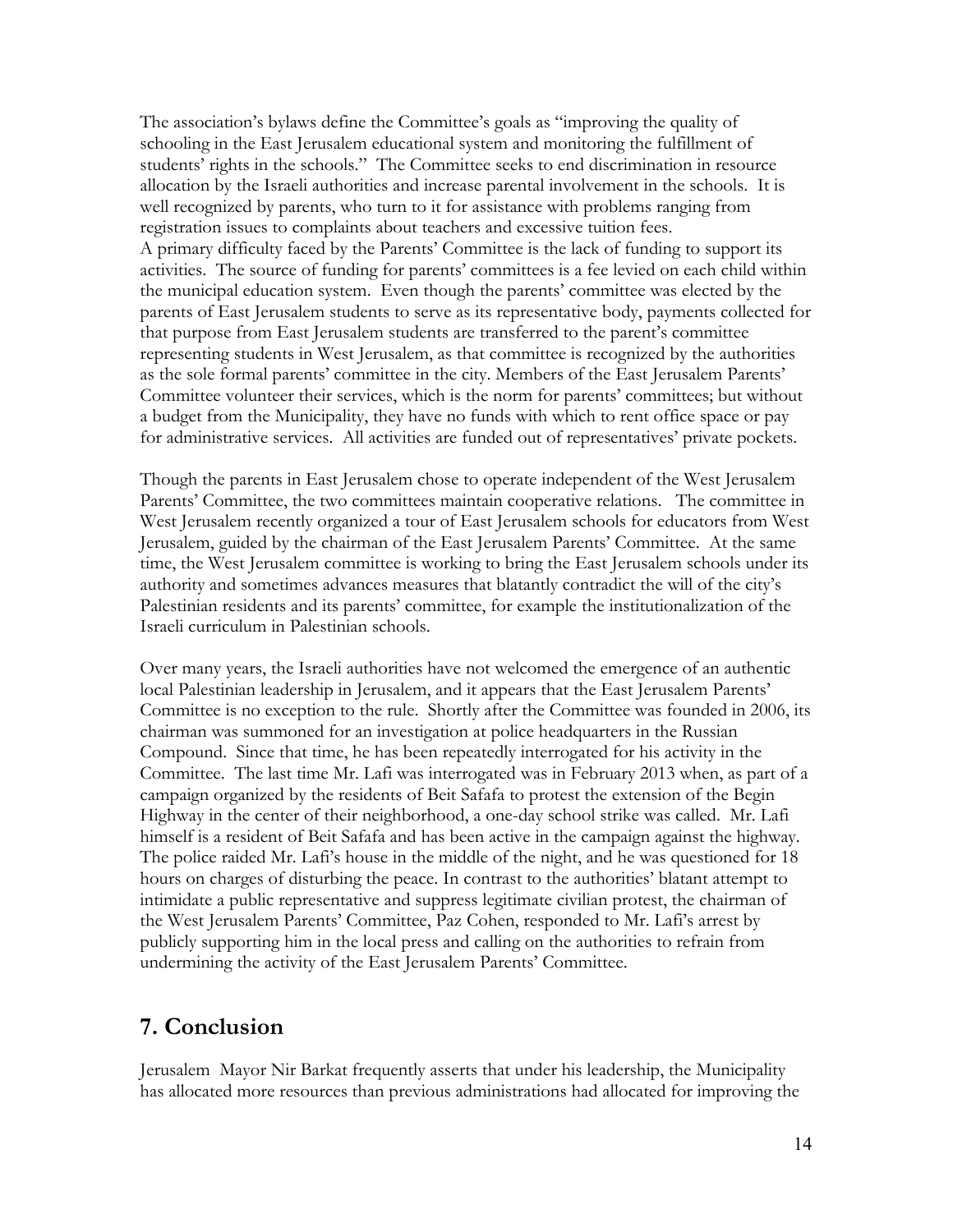East Jerusalem educational system, and that it has been reducing the gaps in education, first and foremost through the construction of missing classrooms.<sup>38</sup> Yet since the city council and mayor were sworn into office in 2009, only 150 new classrooms were built in East Jerusalem. In comparison, during Uri Lupolianski's term (2003-2008) 191 classrooms were built in East Jerusalem, and during Ehud Olmert's second term as mayor (1998-2002), 131 classrooms were built.

The shortage of classrooms is only intensifying. Barkat's complete term in office ended with the construction of 150 classrooms despite a shortage measuring 2,200. Combined with the dearth of classrooms, inadequate responses to enduringly high dropout rates and discrimination in the distribution of professional personnel positions, the gaps are only growing. It is the City and relevant government ministries—in particular, the Education and ITL ministries— that must be held accountable for this egregious gap.

As we have already argued in the conclusion of last year's report, deep disparities in the educational system are not accidental but rather the product of policy making that finds expression in lack of funding, resources and efforts to ameliorate the current situation. We cannot accept the Municipality's claim that the primary explanation for the classroom shortage is a scarcity of land when it simultaneously supports plans for Israeli construction on land suited for construction of the missing classrooms. There is no justification for the deficient budget; the lack of professional positions, kindergartens and schools; the neglect of students living in neighborhoods beyond the barrier; and the inadequate response to severe dropout rates. The solutions to all of these problems are well known and it is the responsibility of the relevant authorities to implement them.

<sup>&</sup>lt;sup>38</sup> For example, in a booklet submitted for discussion with members of the City Council, "Main Working Plans, 2013," p. 15.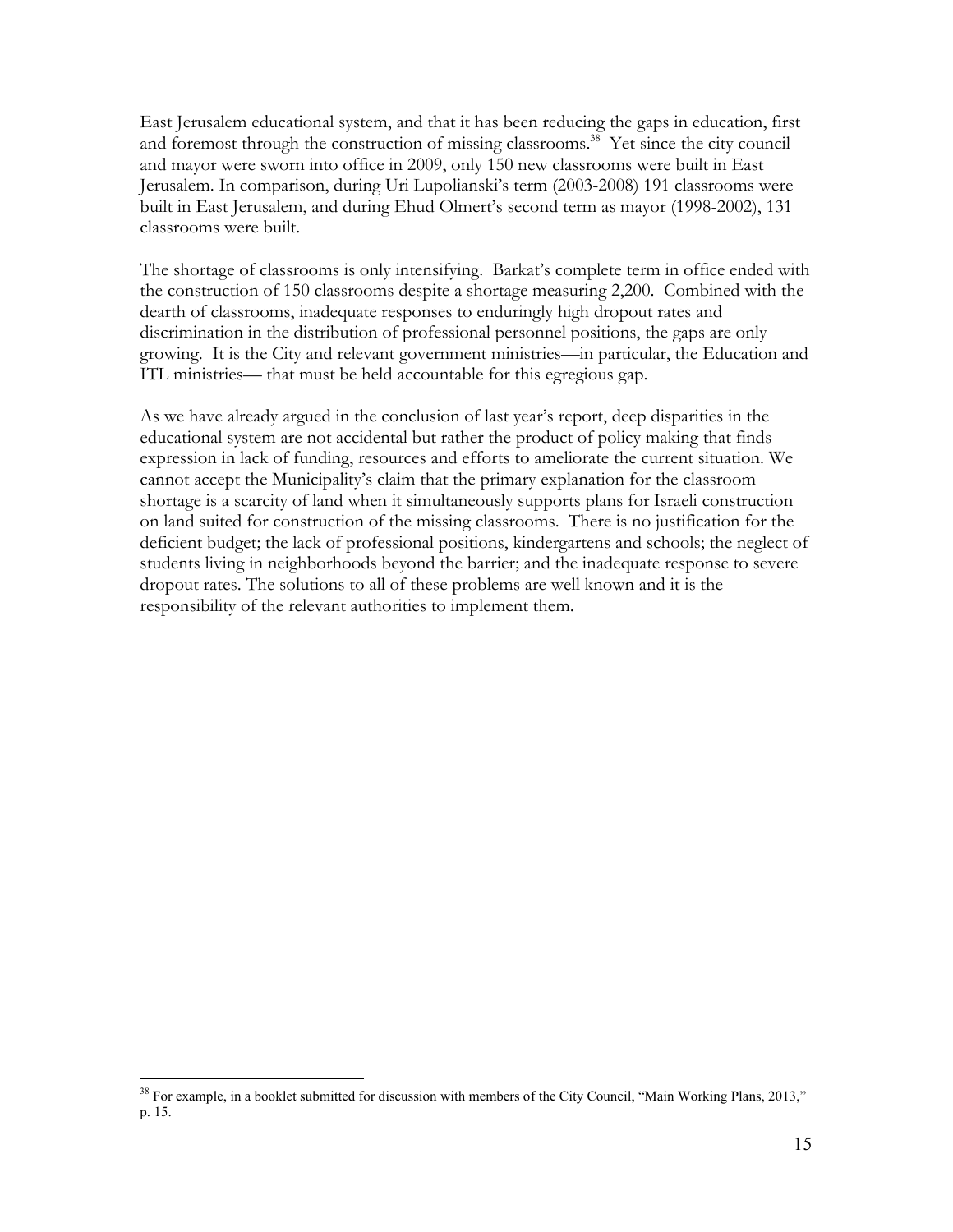| Projects Completed Since August 2012 and Expected to be Populated by September 2013 |                                                                             |                                        |                       |                             |              |                            |                                                                                                                                                                                                         |  |  |  |
|-------------------------------------------------------------------------------------|-----------------------------------------------------------------------------|----------------------------------------|-----------------------|-----------------------------|--------------|----------------------------|---------------------------------------------------------------------------------------------------------------------------------------------------------------------------------------------------------|--|--|--|
| Project No.                                                                         | <b>Project Name</b>                                                         | Institution<br>$code + TPS$<br>No.     | <b>Status</b>         | No. of<br><b>Classrooms</b> | Neighborhood | Type of<br><b>Building</b> | <b>Current Status</b>                                                                                                                                                                                   |  |  |  |
| 595                                                                                 | Kindergarten<br>classrooms in<br>Beit Hanina, plot<br>9                     | 7469                                   | Completed             | 6                           | Beit Hanina  | Kindergarten               | Completed and<br>populated August<br>27, 2012                                                                                                                                                           |  |  |  |
| 590                                                                                 | Kindergarten on<br>plot 8+11 in Beit<br>Hanina                              | 978114<br>7464+7465                    | Completed             | $\overline{4}$              | Beit Hanina  | Kindergarten               | Completed and<br>populated April<br>2013                                                                                                                                                                |  |  |  |
| 559                                                                                 | Comprehensive<br>School B, Ras al-<br>Amud 2 for boys                       | 183228<br>2/2668                       | Under<br>construction | 24                          | Ras al-Amud  | School                     | -- Construction<br>completed<br>-- Slated to open for<br>coming school year<br>-- To be populated<br>before September<br>2013                                                                           |  |  |  |
|                                                                                     | Ras al-Amud<br>primary school -<br>renovation of<br>Amal school<br>building | 3085<br><b>MANHI</b><br>responsibility | Under<br>construction | 9                           | Ras al-Amud  | School<br>renovation       | -- Building in<br>residential area that<br>required exceptional<br>use permit and<br>asbestos removal<br>--In last stages of<br>renovation<br>-- To open by<br>coming school year<br>-- To be populated |  |  |  |

# **Appendix 1 - Classroom Construction Monitoring Table, July 2013**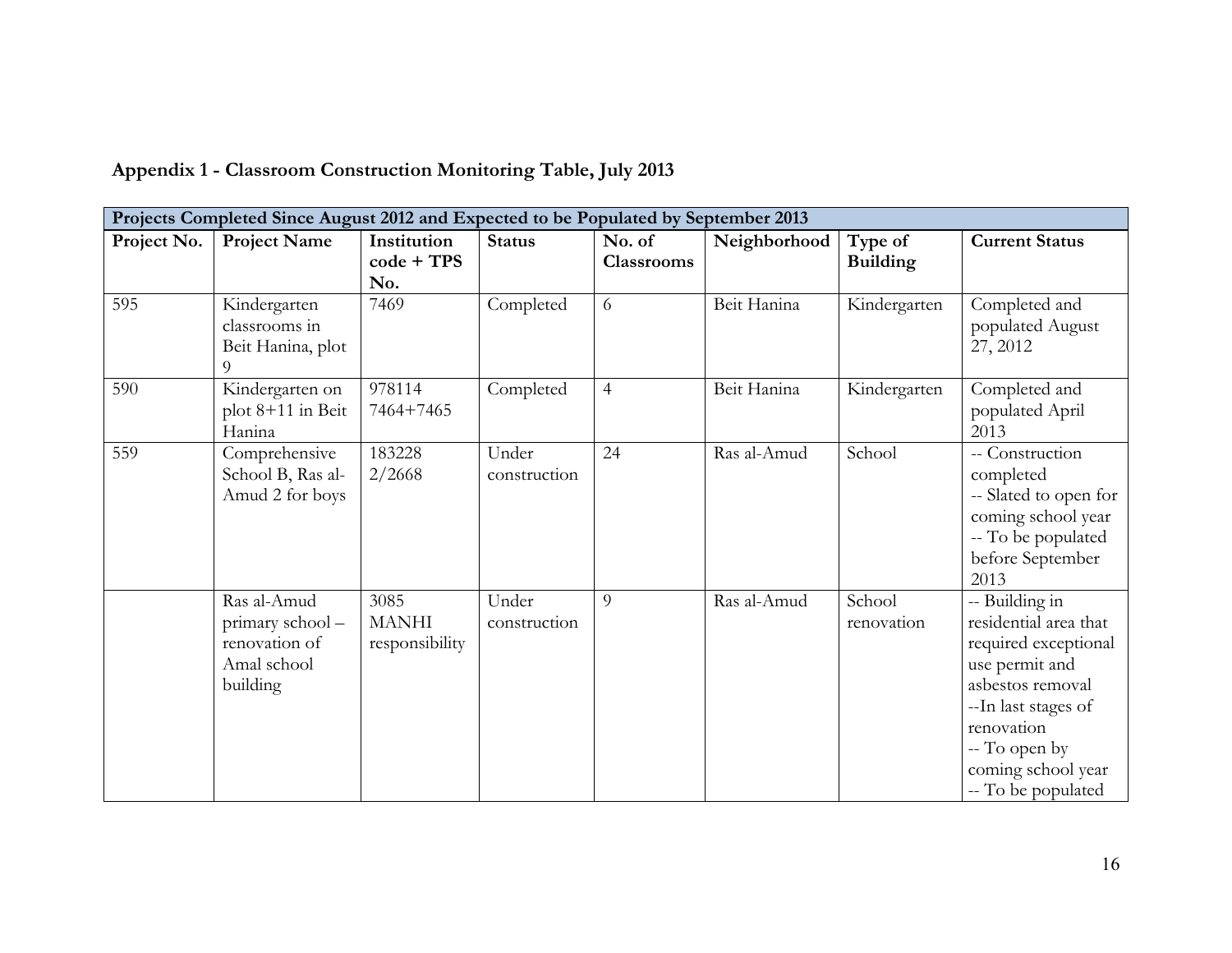| Project No. | <b>Project Name</b>                                    | Institution<br>$code + TPS$<br>No. | <b>Status</b>         | No. of<br><b>Classrooms</b> | Neighborhood | Type of<br><b>Building</b> | <b>Current Status</b>                                                                                                                         |
|-------------|--------------------------------------------------------|------------------------------------|-----------------------|-----------------------------|--------------|----------------------------|-----------------------------------------------------------------------------------------------------------------------------------------------|
|             |                                                        |                                    |                       |                             |              |                            | before September<br>2013                                                                                                                      |
| 591         | Beit Hanina<br>Primary School,<br>plot 6               | 347187<br>7466                     | Under<br>construction | 24                          | Beit Hanina  | School                     | -- Last stages of<br>construction<br>-- To open by<br>coming school year<br>-- To be populated<br>before September<br>2013                    |
| Total       |                                                        |                                    | 67                    |                             |              |                            |                                                                                                                                               |
|             | <b>Projects under Construction</b>                     |                                    |                       |                             |              |                            |                                                                                                                                               |
| Project No. | <b>Project Name</b>                                    | Institution<br>$code + TPS$<br>No. | <b>Status</b>         | No. of<br><b>Classrooms</b> | Neighborhood | Type of<br><b>Building</b> | <b>Current Status</b>                                                                                                                         |
| 592         | Comprehensive<br>Girls School, Beit<br>Hanina, plot 10 | 347179<br>7469a                    | Under<br>construction | 24                          | Beit Hanina  | School                     | -- Last stages of<br>construction<br>-- Development<br>problems to be<br>settled<br>-- Doubtful will be<br>populated by<br>coming school year |
| 593         | Primary school in<br>Shuafat, plot 12                  | 353458<br>3456a                    | Under<br>construction | 18                          | Shuafat      | School                     | -- Under<br>construction status<br>since April 2013<br>-- Actual work has<br>not begun due to<br>objection by owners                          |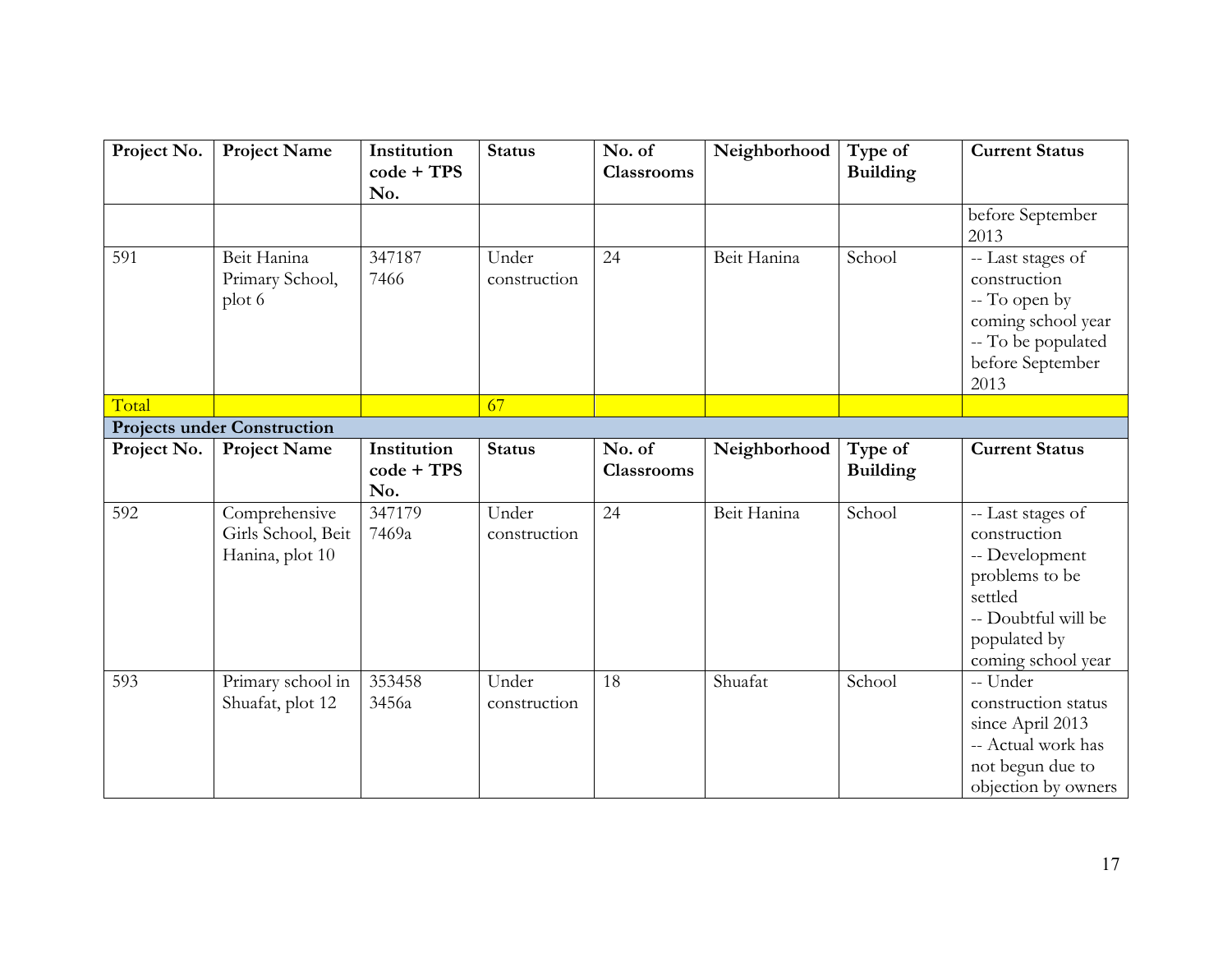| Project No. | <b>Project Name</b>                                                 | Institution<br>$code + TPS$<br>No. | <b>Status</b>         | No. of<br><b>Classrooms</b> | Neighborhood | Type of<br><b>Building</b> | <b>Current Status</b>                                                                                                                                                                                            |
|-------------|---------------------------------------------------------------------|------------------------------------|-----------------------|-----------------------------|--------------|----------------------------|------------------------------------------------------------------------------------------------------------------------------------------------------------------------------------------------------------------|
|             |                                                                     |                                    |                       |                             |              |                            | of expropriated land                                                                                                                                                                                             |
| 594         | Kindergarten in<br>Shuafat, plot 29<br>(adjacent to plot<br>12)     | 978239<br>3456a                    | Under<br>construction | $\overline{2}$              | Shuafat      | Kindergarten               | -- Under<br>construction status<br>since April 2013<br>-- Actual work has<br>not begun due to<br>objection of owners<br>of expropriated land                                                                     |
| 596         | Primary school<br>$12a$ – plot row 3                                | 353607<br>308                      | Under<br>construction | 12                          | $A-Tur$      | School                     | -- Pre-tender<br>-- Requires removal<br>of illegal building on<br>playground                                                                                                                                     |
| 597         | Kindergarten in<br>a-Tur, plot 5                                    | 978247<br>3085                     | Under<br>construction | $\overline{4}$              | A-Tur        | Kindergarten               | -- Construction<br>expected to end at<br>and of 2013<br>-- Requires removal<br>of shacks from the<br>site<br>-- Planned to open<br>during coming<br>school year<br>-- Projected<br>population by<br>January 2014 |
| 598         | Special education<br>school in Beit<br>Hanina. Plots<br>$11a + 11b$ | 347161<br>7643+7643a               | Under<br>construction | 15                          | Beit Hanina  | School                     | -- Construction<br>started<br>-- Projected<br>population                                                                                                                                                         |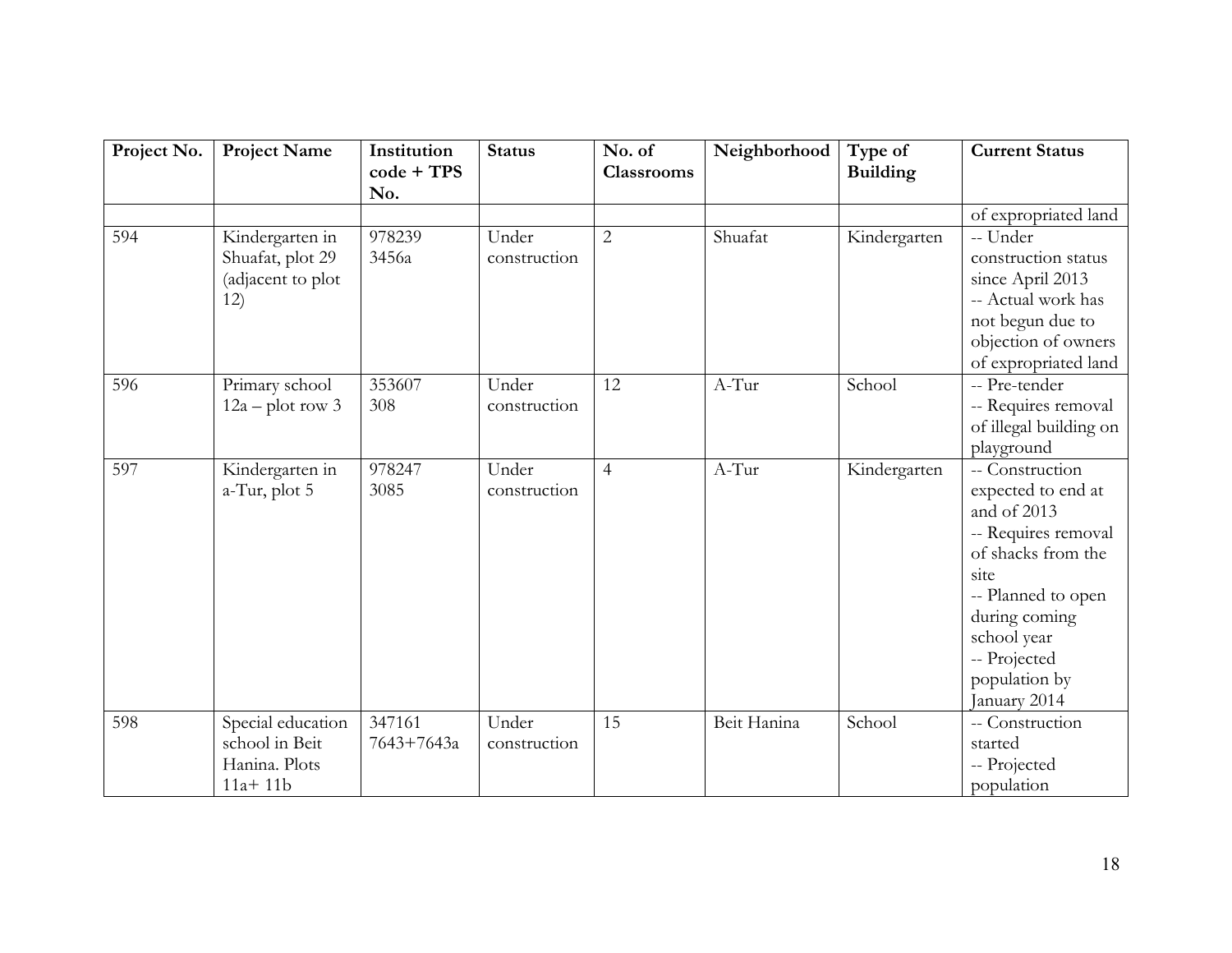| Project No.                           | <b>Project Name</b>                                                 | Institution<br>$code + TPS$<br>No. | <b>Status</b> | No. of<br><b>Classrooms</b> | Neighborhood | Type of<br><b>Building</b> | <b>Current Status</b>                                                                                                                                                   |  |  |  |  |
|---------------------------------------|---------------------------------------------------------------------|------------------------------------|---------------|-----------------------------|--------------|----------------------------|-------------------------------------------------------------------------------------------------------------------------------------------------------------------------|--|--|--|--|
|                                       |                                                                     |                                    |               |                             |              |                            | September 2014                                                                                                                                                          |  |  |  |  |
| Total                                 |                                                                     |                                    |               | 75                          |              |                            |                                                                                                                                                                         |  |  |  |  |
| Projects under Planning and Execution |                                                                     |                                    |               |                             |              |                            |                                                                                                                                                                         |  |  |  |  |
| 585                                   | Boys high school<br>in Shuafat-<br>addition of<br>classrooms        | 148155<br>3456a/h                  | In planning   | 14                          | Shuafat      | School                     | Tender for<br>contractor to be<br>issued in August<br>2013                                                                                                              |  |  |  |  |
| 600                                   | Kindergarten (2<br>classrooms) Wadi<br>$\int_0^{\infty}$            | 6320<br>3533                       | In planning   | $\overline{2}$              | Wadi al-Joz  | Kindergarten               | -- Approved plans<br>-- Surrounding<br>infrastructures to be<br>settled and issue of<br>archaeological<br>stratum at the site<br>--Tender expected<br>in coming months  |  |  |  |  |
| 601                                   | Primary school,<br>18 classes in<br>Wadi Joz                        | 6320<br>3533                       | In planning   | 18                          | Wadi Joz     | School                     | -- Approved plans<br>-- Surrounding<br>infrastructures to be<br>settled and issue of<br>archaeological<br>stratum at the site<br>-- Tender expected<br>in coming months |  |  |  |  |
| 602                                   | Issawiyya middle<br>school for girls -<br>addition of 12<br>classes | 193003                             | In planning   | 12                          | Issawiyya    | School                     | In advanced<br>planning stages<br>-- Tender expected<br>in coming months                                                                                                |  |  |  |  |
| 604                                   | Mixed primary                                                       | 3855                               | In planning   | 24                          | Beit Safafa  | School                     | -- Planning finished                                                                                                                                                    |  |  |  |  |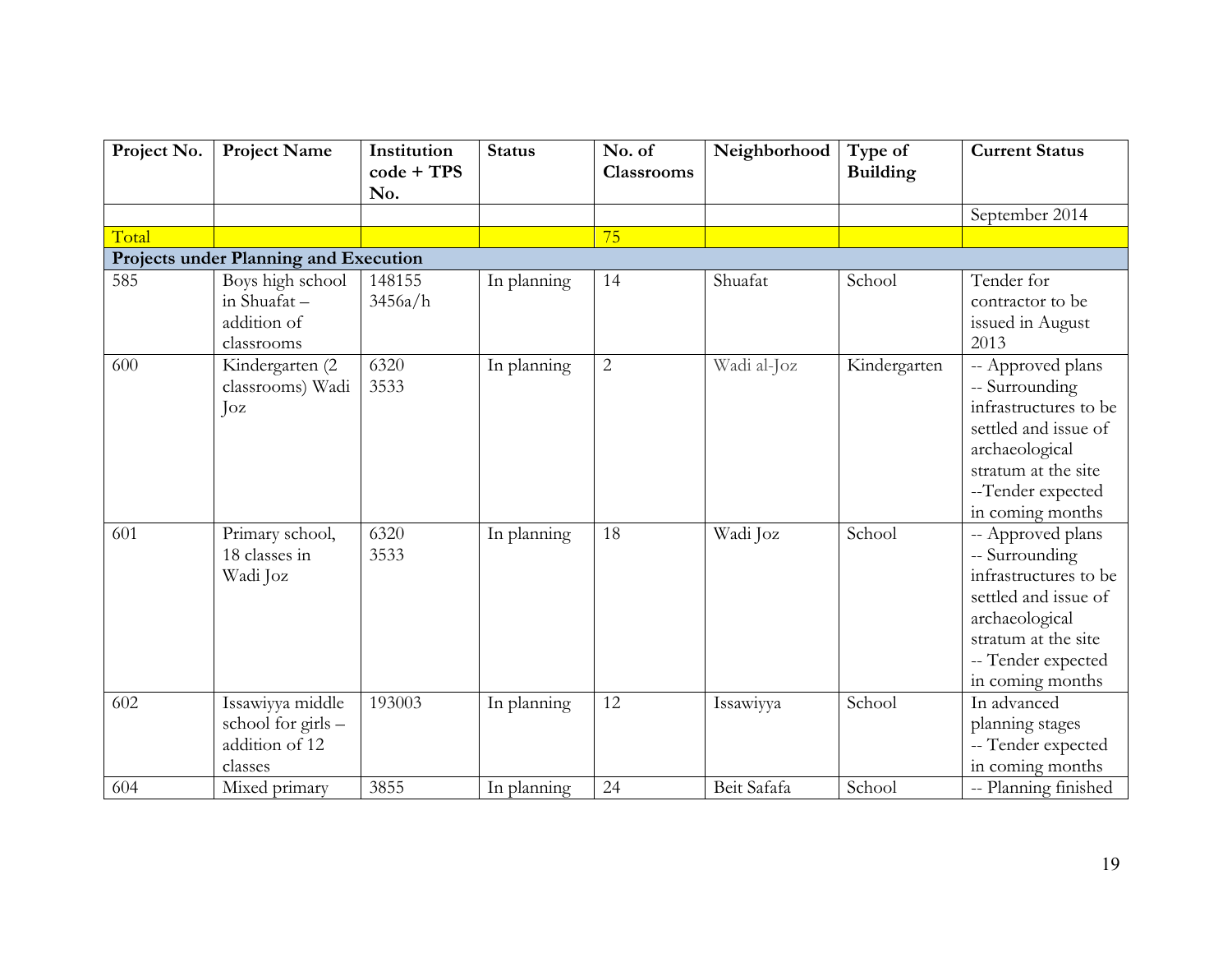| Project No. | <b>Project Name</b>                                                        | Institution<br>$code + TPS$<br>No. | <b>Status</b> | No. of<br><b>Classrooms</b> | Neighborhood | Type of<br><b>Building</b> | <b>Current Status</b>                                                                                                                                                                                                                |
|-------------|----------------------------------------------------------------------------|------------------------------------|---------------|-----------------------------|--------------|----------------------------|--------------------------------------------------------------------------------------------------------------------------------------------------------------------------------------------------------------------------------------|
|             | school in Beit<br>Safafa                                                   |                                    |               |                             |              |                            | -- Tender in July<br>2013                                                                                                                                                                                                            |
| 607         | Mixed high<br>school in Beit<br>Safafa-<br>expansion of<br>existing school |                                    | In planning   | 18                          | Beit Safafa  | School                     | -- Waiting for<br>Ministry of<br>Education approval<br>for planning<br>-- Meanwhile,<br>moving forward<br>with building of<br>special education<br>school in Sharafat in<br>order to clear the<br>ground                             |
| 608         | Kindergarten in<br>Beit Hanina, plot<br>11                                 | 7462a                              | In planning   | $\overline{2}$              | Beit Hanina  | Kindergarten               | -- Advanced in<br>planning-execution<br>model<br>-- In process for<br>building permit<br>-- Work expected to<br>begin in August<br>2013<br>-- Planned to open<br>during coming<br>school year or at the<br>beginning of next<br>year |
| 609         | Kindergarten in<br>Beit Hanina, plot                                       | 7469                               | In planning   | 3                           | Beit Hanina  | Kindergarten               | -- Advanced in<br>planning-execution                                                                                                                                                                                                 |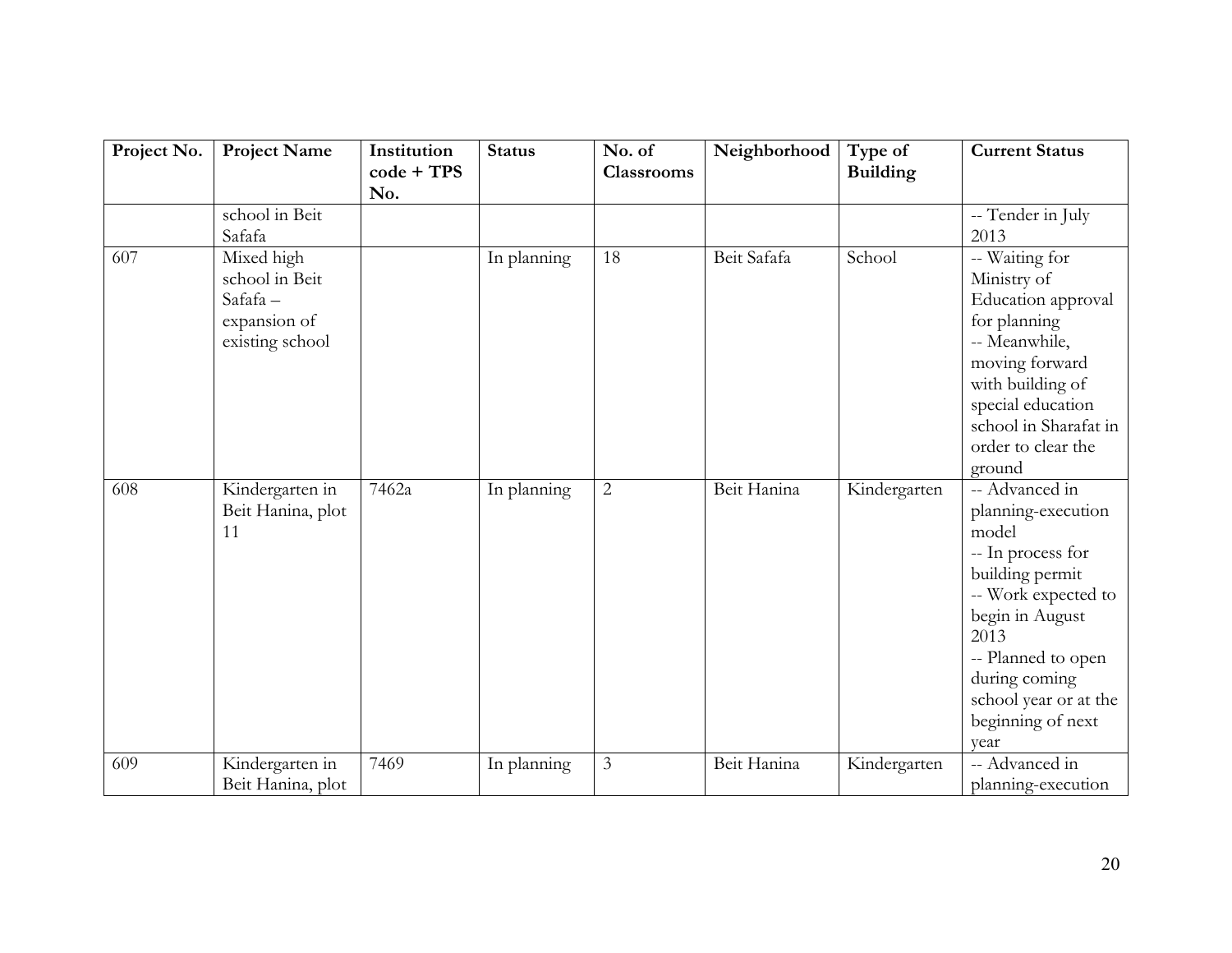| Project No. | Project Name                                                    | Institution<br>$code + TPS$<br>No. | <b>Status</b> | No. of<br><b>Classrooms</b> | Neighborhood | Type of<br><b>Building</b> | <b>Current Status</b>                                                                                                                                                                                                                   |
|-------------|-----------------------------------------------------------------|------------------------------------|---------------|-----------------------------|--------------|----------------------------|-----------------------------------------------------------------------------------------------------------------------------------------------------------------------------------------------------------------------------------------|
|             | 8                                                               |                                    |               |                             |              |                            | model<br>--In procedure for<br>building permit<br>-- Work expected to<br>begin in August<br>2013<br>-- Planned to open<br>during coming<br>school year or at the<br>beginning of next                                                   |
| 610         | Special education<br>kindergarten in<br>Beit Hanina, plot<br>10 | 7463                               | In planning   | $\overline{3}$              | Beit Hanina  | Kindergarten               | year<br>-- Advanced in<br>planning-execution<br>model<br>--In process for<br>building permit<br>Work expected to<br>begin in August<br>2013<br>--Planned to open<br>during coming<br>school year or at the<br>beginning of next<br>year |
| 611         | Kindergarten<br>Shuafat, plot 4                                 | 6431                               | In planning   | $\sqrt{2}$                  | Shuafat      | Kindergarten               | -- Advanced in<br>planning-execution<br>model<br>-- In process for                                                                                                                                                                      |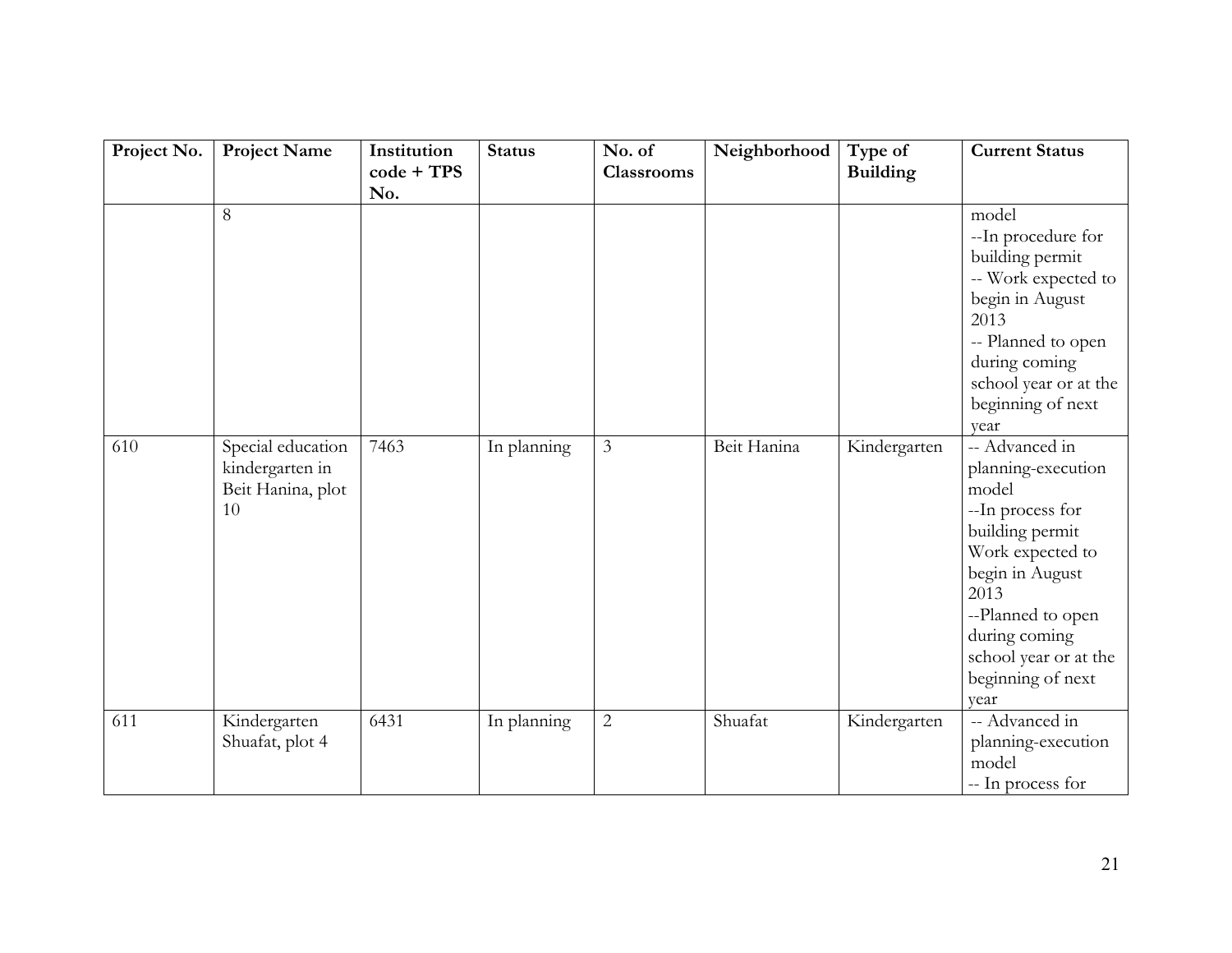| Project No. | Project Name                               | Institution<br>$code + TPS$ | <b>Status</b> | No. of<br><b>Classrooms</b> | Neighborhood | Type of<br><b>Building</b> | <b>Current Status</b>                                                                                                                                                                                                                        |
|-------------|--------------------------------------------|-----------------------------|---------------|-----------------------------|--------------|----------------------------|----------------------------------------------------------------------------------------------------------------------------------------------------------------------------------------------------------------------------------------------|
|             |                                            | No.                         |               |                             |              |                            | building permit<br>-- Work expected to<br>begin in August<br>2013<br>-- Planned to open<br>during coming<br>school year or at the<br>beginning of next                                                                                       |
| 613         | Kindergarten in<br>Beit Hanina, plot<br>10 |                             | In planning   | $\overline{2}$              | Beit Hanina  | Kindergarten               | year<br>-- Advanced in<br>planning-execution<br>model<br>-- In process for<br>building permit<br>-- Work expected to<br>begin in August<br>2013<br>-- Planned to open<br>during coming<br>school year or at the<br>beginning of next<br>vear |
| 614         | Kindergartens in<br>Beit Hanina, plot<br>3 |                             | In planning   | $\overline{2}$              | Beit Hanina  | Kindergarten               | -- Advanced in<br>planning-execution<br>model<br>-- In process for<br>building permit<br>-- Work expected to                                                                                                                                 |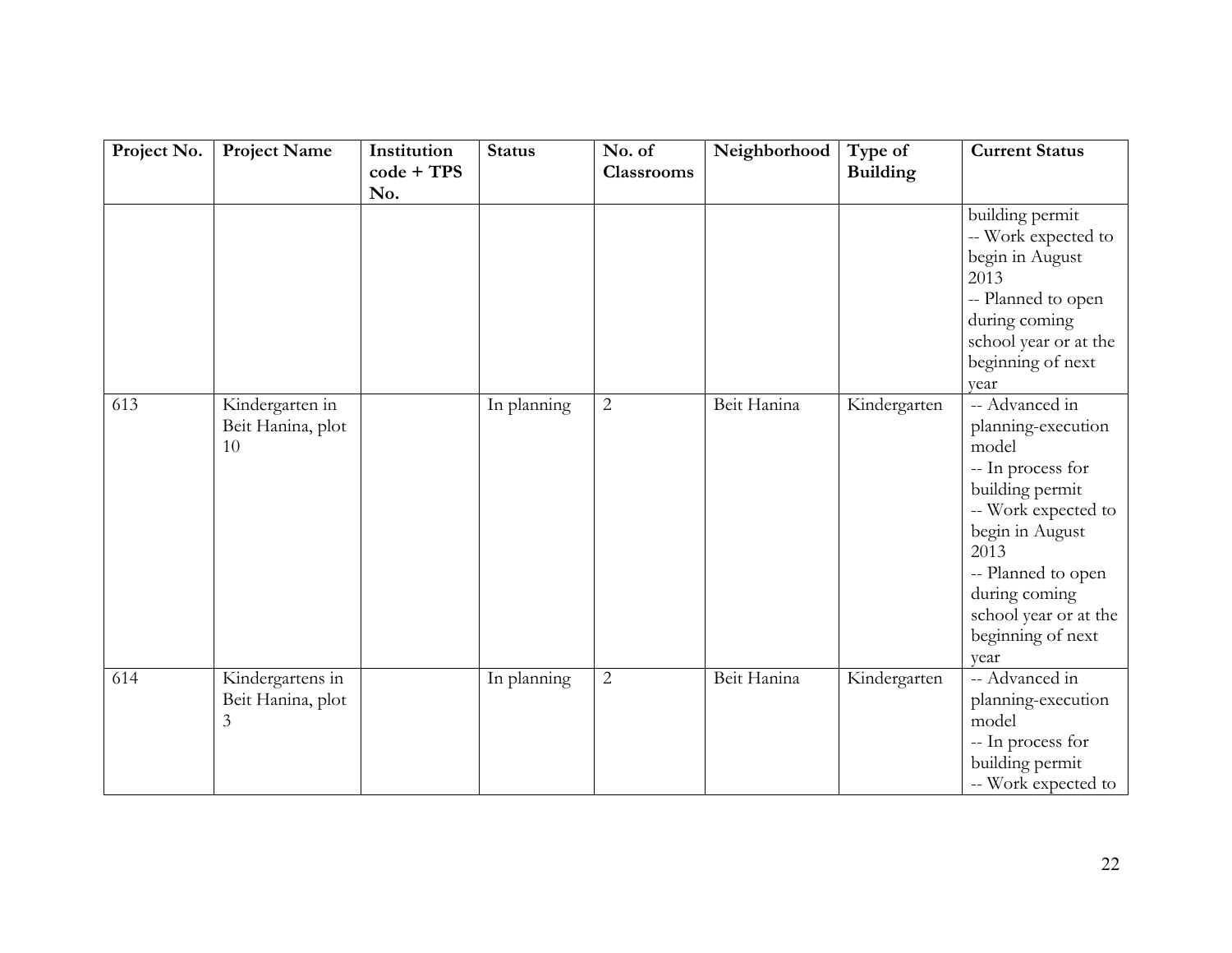| Project No. | <b>Project Name</b>                                                                   | Institution<br>$code + TPS$<br>No. | <b>Status</b> | No. of<br><b>Classrooms</b> | Neighborhood  | Type of<br><b>Building</b> | <b>Current Status</b>                                                                                                                      |
|-------------|---------------------------------------------------------------------------------------|------------------------------------|---------------|-----------------------------|---------------|----------------------------|--------------------------------------------------------------------------------------------------------------------------------------------|
|             |                                                                                       |                                    |               |                             |               |                            | begin in August<br>2013<br>-- Planned to open<br>during coming<br>school year or at the<br>beginning of next<br>vear                       |
| 619         | Kindergartens, al-<br>Sal'a                                                           | 2683a/b                            | In planning   | $\overline{2}$              | Jabel Mukaber | Kindergarten               | -- Last stages of<br>planning before<br>receiving building<br>permit<br>-- Meanwhile,<br>expropriation<br>procedure underway<br>for plot b |
| 621         | A-Turi for girls                                                                      | 1864a                              | In planning   | 6                           | Abu Tor       | School                     | -- Last stages of<br>planning<br>--Last stages of<br>expropriation<br>procedure (Section<br>19)                                            |
| Total       |                                                                                       |                                    |               | 110                         |               |                            |                                                                                                                                            |
|             | Projects in MANHI (before public buildings department) and in stages of expropriation |                                    |               |                             |               |                            |                                                                                                                                            |
|             | Al-Sal'a - Jabel<br>Mukaber<br>kindergarten (plot<br>b)                               | 2683a                              | <b>MANHI</b>  | $\overline{2}$              | Jabel Mukaber | Kindergarten               | Expropriation<br>procedure in court -<br>for planning<br>procedure see above                                                               |
|             | A-Tur school                                                                          | 4904a                              | Property      | 24                          | $A-Tur$       | School                     | Expropriation                                                                                                                              |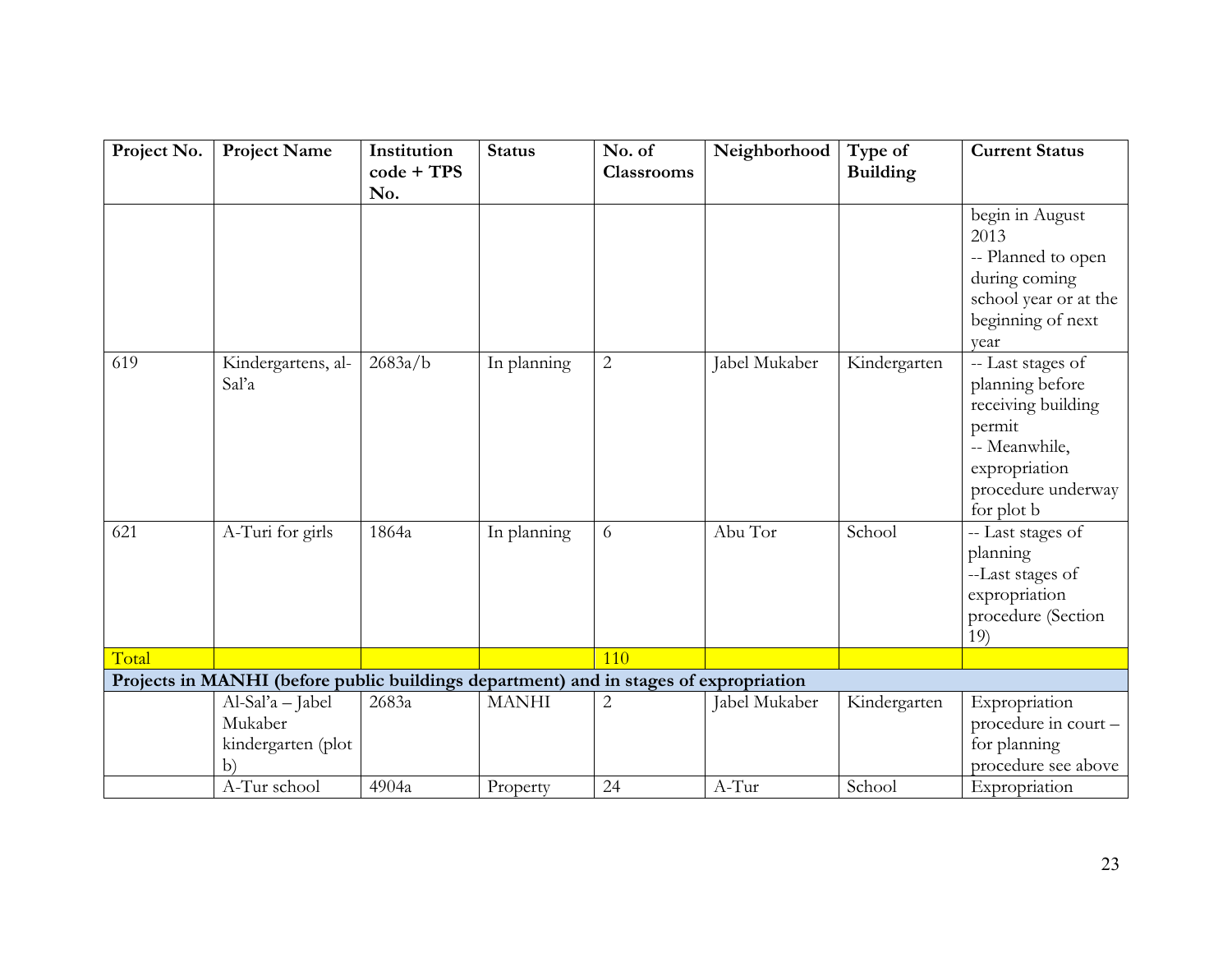| Project No. | <b>Project Name</b>                                          | Institution<br>$code + TPS$<br>No. | <b>Status</b>                                | No. of<br><b>Classrooms</b> | Neighborhood  | Type of<br><b>Building</b> | <b>Current Status</b>                                                                                                                                                                                         |
|-------------|--------------------------------------------------------------|------------------------------------|----------------------------------------------|-----------------------------|---------------|----------------------------|---------------------------------------------------------------------------------------------------------------------------------------------------------------------------------------------------------------|
|             | compound B                                                   |                                    | Department<br>of<br>Municipality             |                             |               |                            | procedure in court                                                                                                                                                                                            |
|             | Mixed primary<br>school in Wadi<br>Kadoum - Silwan<br>plot 7 | 2668                               | Property<br>Department<br>of<br>Municipality | 24                          | Silwan        | School                     | Expropriation<br>procedure in court                                                                                                                                                                           |
|             | Addition of<br>department in A-<br>Tur                       | 4640                               | Property<br>Department<br>of<br>Municipality | 12                          | A-Tur         | School                     | Possession was<br>taken and draft<br>program submitted<br>to Ministry of<br>Education;<br>meanwhile,<br>expropriation<br>procedure continues<br>under Section 19                                              |
|             | Primary school<br>for boys, Sheikh<br>Jarrah                 | 8620                               | Property<br>Department<br>of<br>Municipality | 24                          | Sheikh Jarrah | School                     | -- Land belongs to<br>state; therefore no<br>need for an<br>expropriation<br>budget<br>-- In process of land<br>form to allocate<br>land from Israel<br>Land<br>Administration to<br>Ministry of<br>Education |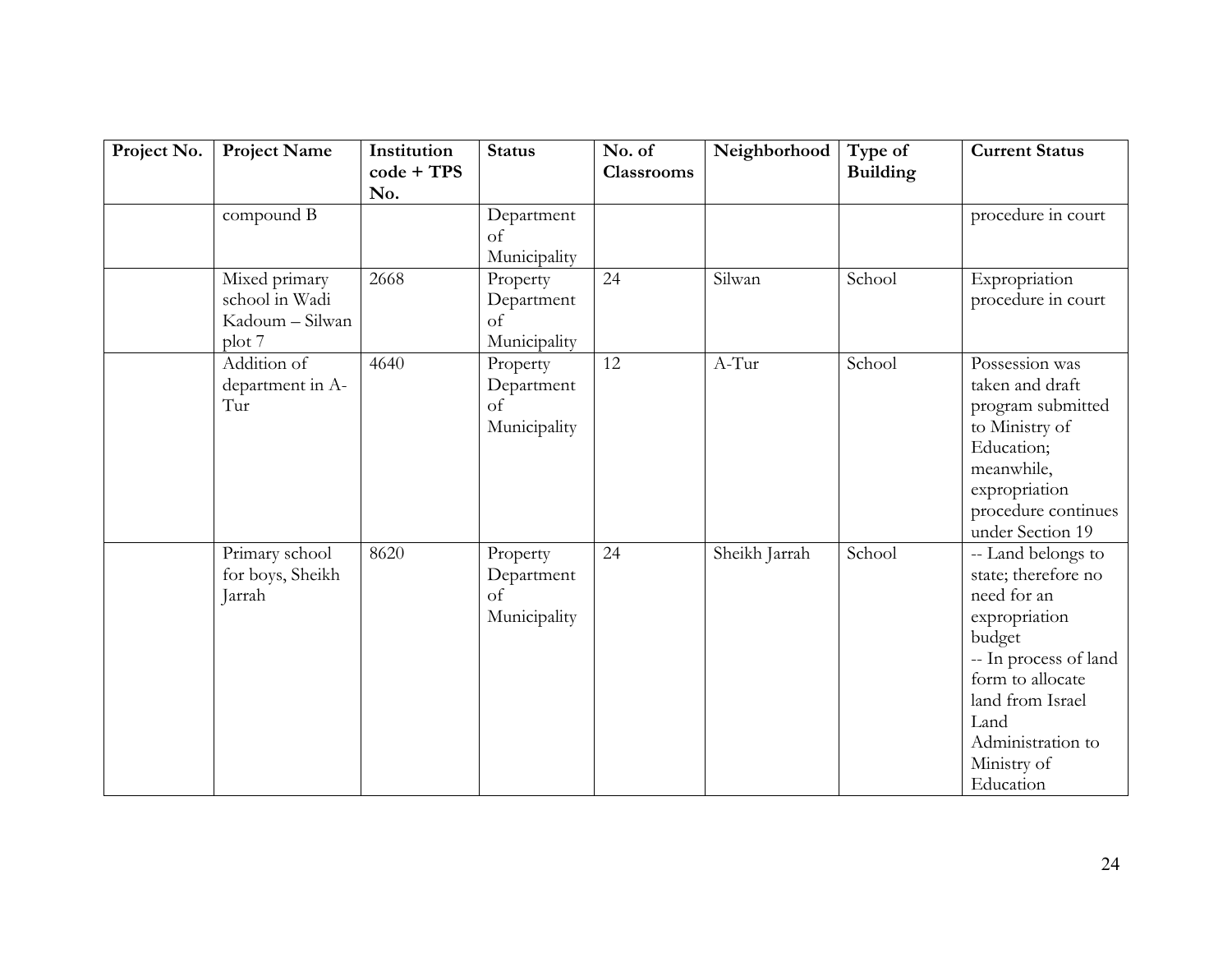| Project No. | <b>Project Name</b>                              | Institution<br>$code + TPS$<br>No. | <b>Status</b> | No. of<br><b>Classrooms</b> | Neighborhood | Type of<br><b>Building</b>                             | <b>Current Status</b>                                                                                                                   |
|-------------|--------------------------------------------------|------------------------------------|---------------|-----------------------------|--------------|--------------------------------------------------------|-----------------------------------------------------------------------------------------------------------------------------------------|
|             |                                                  |                                    |               |                             |              |                                                        | -- Solution not yet<br>found for lack of<br>parking lot                                                                                 |
| 635         | Shuafat<br>kindergarten                          | 7611                               | <b>MANHI</b>  | $\overline{2}$              | Shuafat      | Kindergarten                                           | -- Planning order<br>issued<br>-- Possibility of high<br>rise construction<br>being explored<br>before beginning of<br>planning process |
| 636         | Shuafat<br>kindergarten                          | 7619                               | <b>MANHI</b>  | $\overline{4}$              | Shuafat      | Kindergarten                                           | -- Planning order<br>issued<br>-- Possibility of high<br>rise construction<br>being explored<br>before beginning of<br>planning process |
| 637         | Shuafat<br>kindergarten                          | 7620                               | <b>MANHI</b>  | $\mathfrak{Z}$              | Shuafat      | Kindergarten                                           | -- Planning order<br>issued<br>-- Possibility of high<br>rise construction<br>being explored<br>before beginning of<br>planning process |
|             | $A-Sal'a - plot A -$<br>additional<br>department | 2683a                              | <b>MANHI</b>  | 6                           | Sawahreh     | Department<br>for school<br>instead of<br>mobile homes | Awaiting program                                                                                                                        |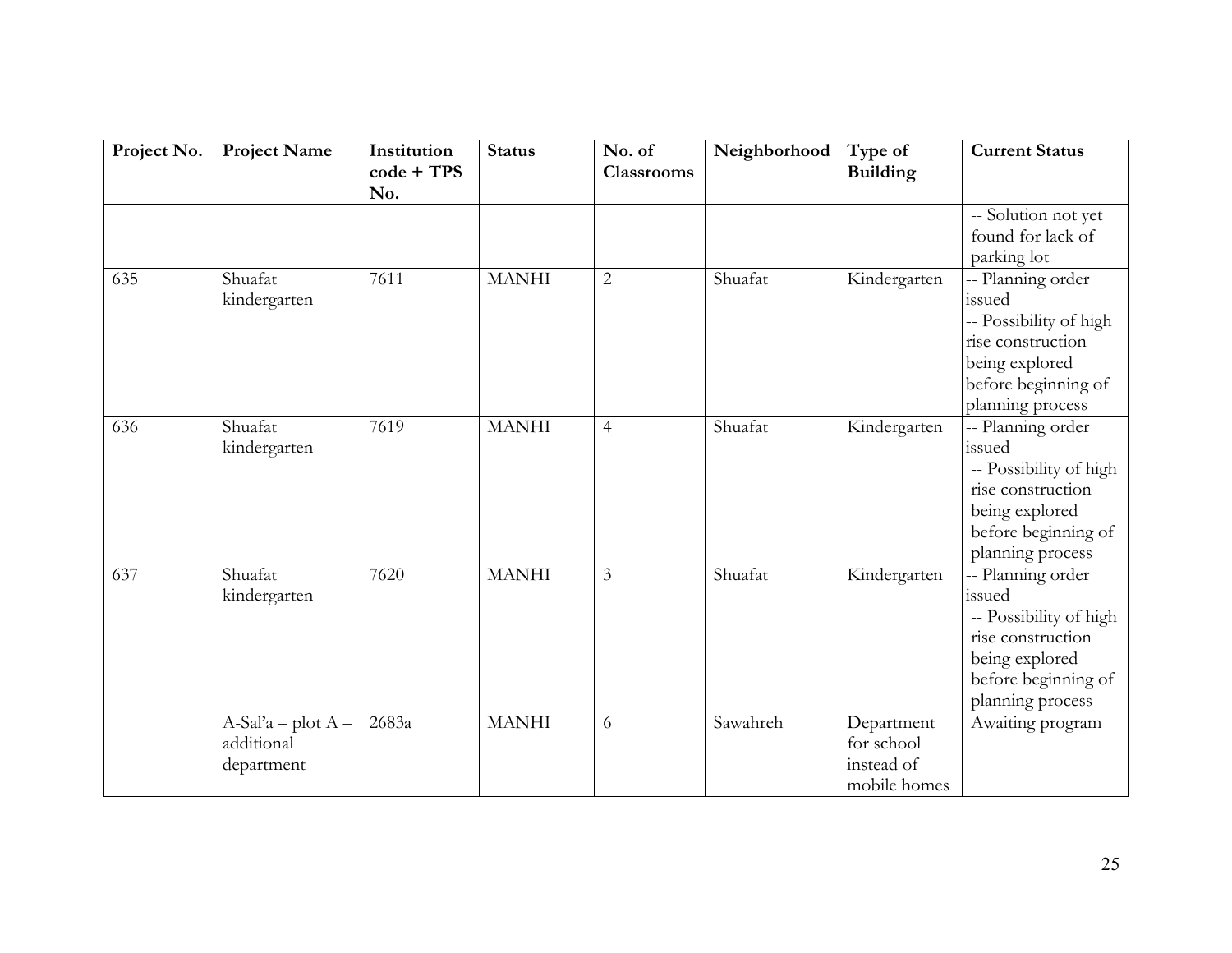| Project No.                          | <b>Project Name</b>                                          | Institution<br>$code + TPS$<br>No. | <b>Status</b>                                | No. of<br><b>Classrooms</b> | Neighborhood | Type of<br><b>Building</b> | <b>Current Status</b>                                                                                                      |
|--------------------------------------|--------------------------------------------------------------|------------------------------------|----------------------------------------------|-----------------------------|--------------|----------------------------|----------------------------------------------------------------------------------------------------------------------------|
|                                      | $A-Sal'a - plot A -$<br>primary school                       | 2683a                              | Property<br>Department<br>of<br>Municipality | 18                          | Sawahreh     | School                     | Waiting to take<br>possession                                                                                              |
|                                      | Abu $Tor - plot$<br>$100g$ – primary<br>school               | 5222a                              | Property<br>Department<br>of<br>Municipality | 18                          | Abu Tor      | School                     | -- Expropriation<br>procedures under<br>Sections 5, 7<br>--Requires removal<br>of illegal<br>construction from<br>the plot |
|                                      | Sharafat – plot $2$<br>- A-Salam special<br>education school | 4552                               | Property<br>Department<br>of<br>Municipality | 10                          | Sharafat     | School                     | -- Expropriation<br>procedures under<br>Sections 5, 7<br>-- Instead of special<br>education school in<br>Beit Safafa       |
| Total                                |                                                              |                                    |                                              | 147                         |              |                            |                                                                                                                            |
| Total<br>classrooms<br>in all stages |                                                              |                                    |                                              | <b>399</b>                  |              |                            |                                                                                                                            |